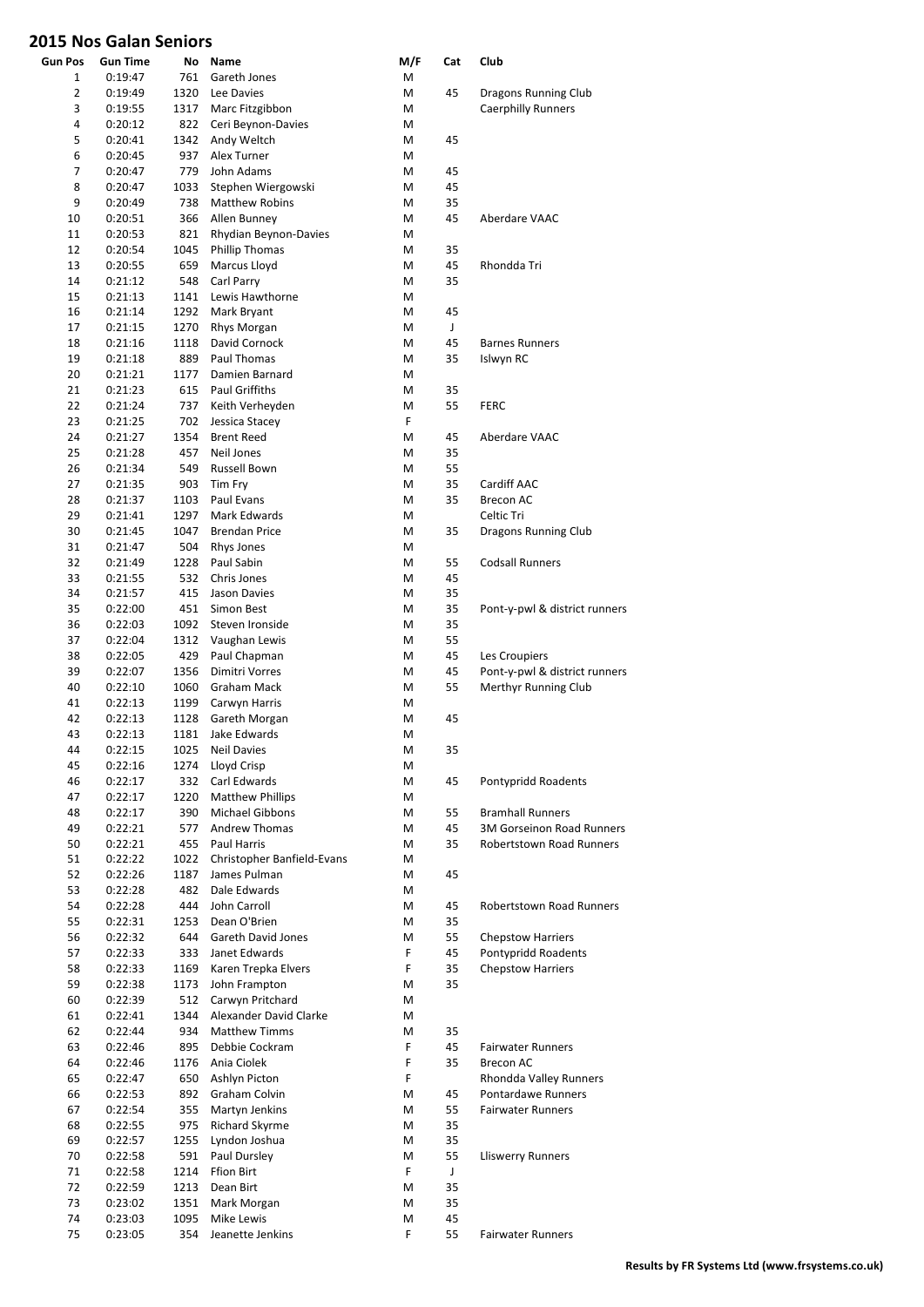| <b>Gun Pos</b> | <b>Gun Time</b> | No   | Name                   | M/F                                                                                                        | Cat | Club                      |
|----------------|-----------------|------|------------------------|------------------------------------------------------------------------------------------------------------|-----|---------------------------|
| 76             | 0:23:06         | 1321 | Jenna Ponting          | F                                                                                                          |     | Dragons Running Club      |
| 77             | 0:23:08         | 636  | Mathew Robinson        | М                                                                                                          |     |                           |
| 78             | 0:23:12         | 1134 | Kathryn Manley         | F                                                                                                          |     | <b>Lliswerry Runners</b>  |
| 79             | 0:23:14         | 1276 | <b>Craig Hinks</b>     | M                                                                                                          | 35  |                           |
| 80             | 0:23:15         | 263  | Joseph Beech           | М                                                                                                          |     | Bridgend AC               |
| 81             | 0:23:16         | 813  | Stephen Williams       | M                                                                                                          | 35  | Port Talbot Harriers      |
| 82             | 0:23:17         | 533  | Geoff Jones            | M                                                                                                          | 45  | Pontypridd Roadents       |
| 83             | 0:23:20         | 973  | <b>Adrian Jenkins</b>  | M                                                                                                          | 45  | <b>Lliswerry Runners</b>  |
| 84             | 0:23:21         | 1314 | Steven Julier          | M                                                                                                          | 45  | Aberdare VAAC             |
| 85             | 0:23:23         | 1349 | Peter Jeffries         | M                                                                                                          | 35  |                           |
| 86             | 0:23:26         | 1234 | Jonathan Hooper        | M                                                                                                          | 45  |                           |
| 87             | 0:23:26         | 54   | Andy Davies            | М                                                                                                          | 45  | Pontypridd Roadents       |
| 88             | 0:23:26         | 507  | Javier Meco            | M                                                                                                          | 45  |                           |
| 89             | 0:23:29         | 526  | Matthew Lane           | M                                                                                                          |     |                           |
| 90             | 0:23:29         | 372  | <b>Bryan Jones</b>     | M                                                                                                          | 45  |                           |
| 91             | 0:23:29         | 632  | <b>Martin Price</b>    | M                                                                                                          | 45  |                           |
| 92             | 0:23:31         | 596  | Michael Maiden         | M                                                                                                          | 35  |                           |
| 93             | 0:23:31         | 572  | Deborah Evans          | F                                                                                                          | 55  | Dragons Running Club      |
| 94             | 0:23:32         | 358  | Jamie Smith            | М                                                                                                          |     | <b>Caerphilly Runners</b> |
| 95             | 0:23:37         | 279  | Lauren Foulkes         | F                                                                                                          |     | Les Croupiers             |
| 96             | 0:23:40         | 714  | Gavin Sorsby           | M                                                                                                          | 35  |                           |
| 97             | 0:23:40         | 359  | Julie Cashell          | F                                                                                                          | 35  | Parc Bryn Bach            |
| 98             | 0:23:41         | 389  | David Sinclair         | M                                                                                                          | 45  | Nike+ Run Club Cardiff    |
| 99             | 0:23:41         | 509  | Wayne Jones            | M                                                                                                          | 55  |                           |
| 100            | 0:23:43         | 306  | <b>Mike Davies</b>     | M                                                                                                          | 55  |                           |
| 101            | 0:23:43         | 1235 | Paula Allen            | F                                                                                                          | 35  | Pegasus                   |
| 102            | 0:23:44         | 716  | David Hutchinson       | M                                                                                                          | 45  |                           |
| 103            | 0:23:45         | 836  | <b>Richard Jones</b>   | M                                                                                                          | 45  | Aberdare VAAC             |
| 104            | 0:23:47         | 1013 | Liam Boggis            | М                                                                                                          |     |                           |
| 105            | 0:23:47         | 860  | Paul Galea             | M                                                                                                          | 45  | Robertstown Road Runners  |
| 106            | 0:23:47         | 472  | Jason Garrahan         | M                                                                                                          | 35  | <b>Caerphilly Runners</b> |
| 107            | 0:23:48         | 305  | Lee Griffiths          | M                                                                                                          | 35  | Parc Bryn Bach            |
| 108            | 0:23:49         | 378  | Ryan Minard            | M                                                                                                          |     | Dragons Running Club      |
| 109            | 0:23:52         | 798  | Jonathan Evans         | M                                                                                                          | 45  |                           |
| 110            | 0:23:53         | 628  | Ross Edwards           | М                                                                                                          |     |                           |
| 111            | 0:23:55         | 1204 | Vanessa Turnbull       | F                                                                                                          | 45  | <b>Caerphilly Runners</b> |
| 112            | 0:23:55         | 1044 | <b>Connor Thomas</b>   | М                                                                                                          | J   |                           |
| 113            | 0:23:55         | 953  | Katherine Durbin       | F                                                                                                          | 35  | Merthyr Running Club      |
| 114            | 0:23:55         | 619  | <b>Wayne Preece</b>    | M                                                                                                          | 55  | Old Parish                |
| 115            | 0:23:57         | 788  | Rachel Bowen           | F                                                                                                          | 35  | <b>Lliswerry Runners</b>  |
| 116            | 0:23:57         | 360  | Lee Richards           | M                                                                                                          | 45  |                           |
| 117            | 0:23:58         | 540  | Mary Beech             | F                                                                                                          | 45  | <b>Brackla Harriers</b>   |
|                |                 | 747  | John Davies            | М                                                                                                          | 45  |                           |
| 118            | 0:23:58         |      |                        |                                                                                                            |     |                           |
| 119            | 0:24:00         | 920  | Allyn Jenkins          | $\mathsf{M}% _{T}=\mathsf{M}_{T}\!\left( a,b\right) ,\ \mathsf{M}_{T}=\mathsf{M}_{T}\!\left( a,b\right) ,$ | 45  |                           |
| 120            | 0:24:00         | 739  | Cerith Griffiths       | М                                                                                                          | 45  |                           |
| 121            | 0:24:02         | 582  | Ross Evans             | M                                                                                                          |     |                           |
| 122            | 0:24:03         | 1132 | David Jones            | Μ                                                                                                          | 45  | Merthyr Running Club      |
| 123            | 0:24:04         | 951  | Charlotte Ralph        | F                                                                                                          |     | <b>Lliswerry Runners</b>  |
| 124            | 0:24:05         | 1337 | Richard Lawrence       | M                                                                                                          | 45  | Rhondda Valley Runners    |
| 125            | 0:24:07         | 1107 | Kevin Williams         | Μ                                                                                                          | 35  |                           |
| 126            | 0:24:07         | 374  | <b>Heather Garratt</b> | F                                                                                                          | 35  | Cwm Ogwr                  |
| 127            | 0:24:08         | 1193 | <b>Andrew Timms</b>    | M                                                                                                          | 35  |                           |
| 128            | 0:24:10         | 381  | Lee Kwok               | Μ                                                                                                          | 35  | Run4All                   |
| 129            | 0:24:10         | 1090 | Lee Hopkins            | Μ                                                                                                          |     | Aberdare VAAC             |
| 130            | 0:24:11         | 302  | Alex Tovey             | M                                                                                                          | 35  | Run4All                   |
| 131            | 0:24:11         | 450  | Andrew Caple           | M                                                                                                          | 45  | Nike+ Run Club Cardiff    |
| 132            | 0:24:15         | 467  | Justin Pocknell        | M                                                                                                          | 45  | Caerleon RC               |
| 133            | 0:24:16         | 456  | Sara Williams          | F                                                                                                          | 35  | <b>Caerphilly Runners</b> |
| 134            | 0:24:17         | 1335 | Mark Price             | М                                                                                                          | 45  |                           |
| 135            | 0:24:17         | 385  | Mike Gwynne            | M                                                                                                          | 45  | Pontypridd Roadents       |
| 136            | 0:24:18         | 922  | Chris Perry            | M                                                                                                          | 35  |                           |
| 137            | 0:24:19         | 336  | Jon Harris             | M                                                                                                          | 45  |                           |
| 138            | 0:24:23         | 879  | Paul Gillard           | M                                                                                                          | 55  |                           |
| 139            | 0:24:26         | 1293 | <b>Yvette Gray</b>     | F                                                                                                          | 35  |                           |
| 140            | 0:24:26         | 1138 | <b>Lyndsey Price</b>   | F                                                                                                          |     | Aberdare VAAC             |
| 141            | 0:24:27         | 1336 | Angela Potter-Collins  | F                                                                                                          | 45  | <b>Lliswerry Runners</b>  |
| 142            | 0:24:28         | 945  | Christopher Gethin     | М                                                                                                          |     |                           |
| 143            | 0:24:29         | 823  | Paul Beynon-Davies     | Μ                                                                                                          | 55  |                           |
| 144            | 0:24:29         | 994  | <b>Terry Jones</b>     | M                                                                                                          | 55  |                           |
| 145            | 0:24:30         | 834  | Mark Hutchings         | М                                                                                                          | 45  |                           |
| 146            | 0:24:31         | 1197 | Terri Lucas            | F                                                                                                          |     |                           |
| 147            | 0:24:32         | 1172 | <b>Brad Carter</b>     | M                                                                                                          | 35  |                           |
| 148            | 0:24:32         | 371  | Terry Vaughan          | Μ                                                                                                          | 35  | Parc Bryn Bach            |
| 149            | 0:24:33         | 1012 | Dale Lewis             | M                                                                                                          |     |                           |
| 150            | 0:24:33         | 373  | <b>Richard Garratt</b> | Μ                                                                                                          | 35  | Cwm Ogwr                  |
| 151            | 0:24:34         | 1154 | Gordon Carter          | M                                                                                                          | 55  | Taff Ely Tri              |
|                |                 |      |                        |                                                                                                            |     |                           |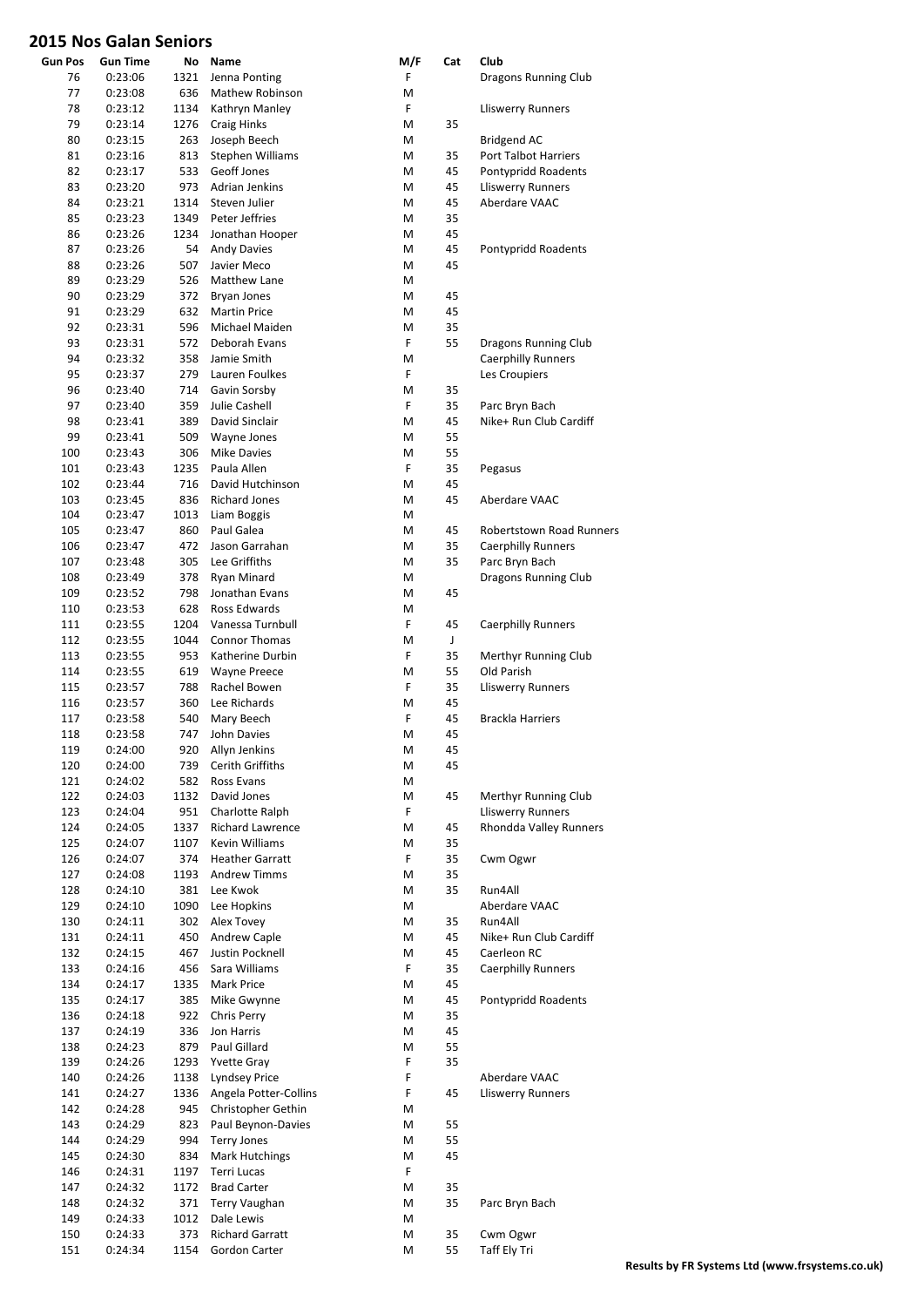| <b>Gun Pos</b> | <b>Gun Time</b> | No   | Name                                | M/F | Cat | Club                            |
|----------------|-----------------|------|-------------------------------------|-----|-----|---------------------------------|
| 152            | 0:24:36         | 1365 | Stephen Wood                        | M   | 35  | Pegasus                         |
| 153            | 0:24:39         | 1291 | <b>Scott Cartwright</b>             | М   | 35  |                                 |
| 154            | 0:24:40         | 701  | <b>Geraint Griffiths Southcombe</b> | М   | 35  |                                 |
| 155            | 0:24:46         | 463  | Simon Westlake                      | M   | 45  |                                 |
| 156            | 0:24:46         | 1264 | <b>Ray Davies</b>                   | М   | 55  |                                 |
| 157            | 0:24:48         | 915  | <b>Gareth Price</b>                 | М   |     |                                 |
| 158            | 0:24:48         | 1319 | <b>Tony Dally</b>                   | M   | 45  | Taff Ely Tri                    |
| 159            | 0:24:48         | 606  | Samantha Werrett                    | F   |     |                                 |
| 160            | 0:24:50         | 1279 | <b>Shelley Stephens</b>             | F   | 35  | Dragons Running Club            |
| 161            | 0:24:51         | 960  | Samantha Jayne Davies               | F   | 35  |                                 |
| 162            | 0:24:51         | 1153 | Sara Morgan                         | F   | 35  | Taff Ely Tri                    |
| 163            | 0:24:52         | 708  | <b>Beth Murphy</b>                  | F   | 35  |                                 |
| 164            | 0:24:54         | 710  | Nigel Foulkes-Nock                  | М   | 45  | Lliswerry Runners               |
| 165            | 0:24:55         | 345  | Bethan Ford                         | F   |     | Pontypridd Roadents             |
| 166            | 0:24:58         | 777  | Derrick Stephenson                  | M   | 55  |                                 |
| 167            | 0:25:01         | 552  | Matthew Gilliard                    | М   |     |                                 |
| 168            | 0:25:03         | 322  | Ella Boorman                        | F   | J   | <b>Lliswerry Runners</b>        |
| 169            | 0:25:03         | 576  | David Kempton                       | М   | 55  | Parc Bryn Bach                  |
| 170            | 0:25:04         | 365  | <b>Martin Rivers</b>                | M   | 45  | Run4All                         |
| 171            | 0:25:05         | 863  | Sian Khalil                         | F   | 45  | Pontypridd Roadents             |
| 172            | 0:25:14         | 393  | Gareth Key                          | М   |     | Nike+ Run Club Cardiff          |
| 173            | 0:25:14         | 583  | Jeremy Dickson                      | М   | 45  | <b>Lliswerry Runners</b>        |
| 174            | 0:25:17         | 1303 | Cerianne Summerill                  | F   | 35  |                                 |
| 175            | 0:25:20         | 904  | David Johns                         | М   | 55  |                                 |
| 176            |                 | 1032 | Grahame Jones                       |     |     |                                 |
|                | 0:25:21         |      |                                     | М   | 35  | <b>Lliswerry Runners</b>        |
| 177            | 0:25:22         | 1345 | Michael Woods                       | M   | 45  |                                 |
| 178            | 0:25:27         | 608  | Andrew Thomas                       | М   | 45  | Pont-y-pwl & district runners   |
| 179            | 0:25:27         | 607  | Linda Thomas                        | F   | 45  | Pont-y-pwl & district runners   |
| 180            | 0:25:30         | 1211 | Kyle Richards                       | M   |     |                                 |
| 181            | 0:25:31         | 647  | Dave Reed                           | М   | 45  | Rhondda Valley Runners          |
| 182            | 0:25:31         | 783  | <b>Huw Thomas</b>                   | М   | 45  |                                 |
| 183            | 0:25:32         | 410  | Lyn Evans                           | M   | 55  | Penarth and Dinas Runners       |
| 184            | 0:25:32         | 408  | Kathryn Kearney                     | F   | 45  | Run4All                         |
| 185            | 0:25:33         | 643  | Jason Scanlon                       | М   |     |                                 |
| 186            | 0:25:33         | 1278 | Helen Little                        | М   | 35  | Brackla Harriers                |
| 187            | 0:25:34         | 495  | Glyn Hicks                          | М   | 55  | <b>Robertstown Road Runners</b> |
| 188            | 0:25:35         | 579  | Angharad ferch Alun                 | F   | 35  |                                 |
| 189            | 0:25:37         | 1203 | Gareth Wilson Davies                | М   | 55  |                                 |
| 190            | 0:25:40         | 646  | Mark Douglas                        | М   | 35  | Rhondda Valley Runners          |
| 191            | 0:25:40         | 1189 | Katie Allen                         | F   | 35  | Pont-y-pwl & district runners   |
| 192            | 0:25:41         | 303  | Gemma Harris                        | F   |     | Run4All                         |
| 193            | 0:25:41         | 831  | Melissa Pearce                      | F   | 45  | <b>Blaenau Gwent AC</b>         |
| 194            | 0:25:43         | 1308 | Michael Bevan                       | м   | 45  | Dragons Running Club            |
| 195            | 0:25:44         |      | 1328 Peter Hawkins                  | M   | 45  |                                 |
| 196            | 0:25:44         | 1366 | <b>Helen Davies</b>                 | F   | 35  | Dragons Running Club            |
| 197            | 0:25:45         | 854  | Gareth Coopey                       | M   | 35  |                                 |
| 198            | 0:25:45         | 621  | John Kelly                          | M   | 45  | Cardiff AAC                     |
| 199            | 0:25:46         | 987  | Joshua Lee                          | M   | J   |                                 |
| 200            | 0:25:47         | 856  | Victoria Coopey                     | F   | 35  |                                 |
| 201            | 0:25:47         | 984  | Neil Chipper                        | M   | 55  | Lliswerry Runners               |
| 202            | 0:25:50         | 1071 | Donna Hunkin                        | F   | 35  | Taff Ely Tri                    |
| 203            | 0:25:51         | 912  | Stephanie Ferry                     | F   |     | Nike+ Run Club Cardiff          |
| 204            | 0:25:52         | 1098 | Paul Morgan                         | M   | 45  |                                 |
| 205            | 0:25:53         | 1281 | Chloe Sheldon                       | F   |     |                                 |
| 206            | 0:25:55         | 729  | Sharon Newell                       | F   | 45  | Pont-y-pwl & district runners   |
| 207            | 0:25:56         | 770  | Keri Hamer                          | F   | 35  | Pont-y-pwl & district runners   |
| 208            | 0:25:58         | 690  | Jo Dowdall                          | F   | 35  |                                 |
|                |                 | 209  | Elizabeth Beech                     | F   | 55  |                                 |
| 209            | 0:26:00         |      |                                     | F   |     | Brackla Harriers                |
| 210            | 0:26:01         | 399  | Elizabeth Van Heusden               | F   |     |                                 |
| 211            | 0:26:01         | 535  | Teresa Jeffries                     |     | 45  | Dragons Running Club            |
| 212            | 0:26:02         | 597  | Fiona Drysdale                      | F   | 45  | Cwm Ogwr                        |
| 213            | 0:26:02         | 348  | <b>Philip Matthews</b>              | M   | 55  | Parc Bryn Bach                  |
| 214            | 0:26:02         | 620  | Karen Spiller                       | F   | 45  |                                 |
| 215            | 0:26:03         | 958  | <b>Bernadette Jones</b>             | F   | 45  | Pontypridd Roadents             |
| 216            | 0:26:05         | 944  | Ryan Brown                          | Μ   | J   |                                 |
| 217            | 0:26:08         | 841  | Mark Gambold                        | M   | 35  |                                 |
| 218            | 0:26:09         | 840  | <b>Mark Wiles</b>                   | М   | 35  |                                 |
| 219            | 0:26:10         | 1267 | <b>Andrew Meadows</b>               | Μ   |     |                                 |
| 220            | 0:26:10         | 1223 | <b>Andrew Weeks</b>                 | Μ   | 35  |                                 |
| 221            | 0:26:10         | 955  | Bevan Allen                         | М   | 55  | Pontypridd Roadents             |
| 222            | 0:26:10         | 1056 | Luke Evans                          | M   |     |                                 |
| 223            | 0:26:11         | 544  | Stuart Laslett                      | M   | 45  |                                 |
| 224            | 0:26:11         | 1375 | Gareth Ponting                      | M   | 45  | Dragons Running Club            |
| 225            | 0:26:11         | 624  | <b>Matthew Ponting</b>              | M   |     | Dragons Running Club            |
| 226            | 0:26:11         | 677  | Anne Follan                         | F   | 45  |                                 |
| 227            | 0:26:13         | 622  | Maldwyn Winterburn                  | M   | 45  |                                 |
|                |                 |      |                                     |     |     |                                 |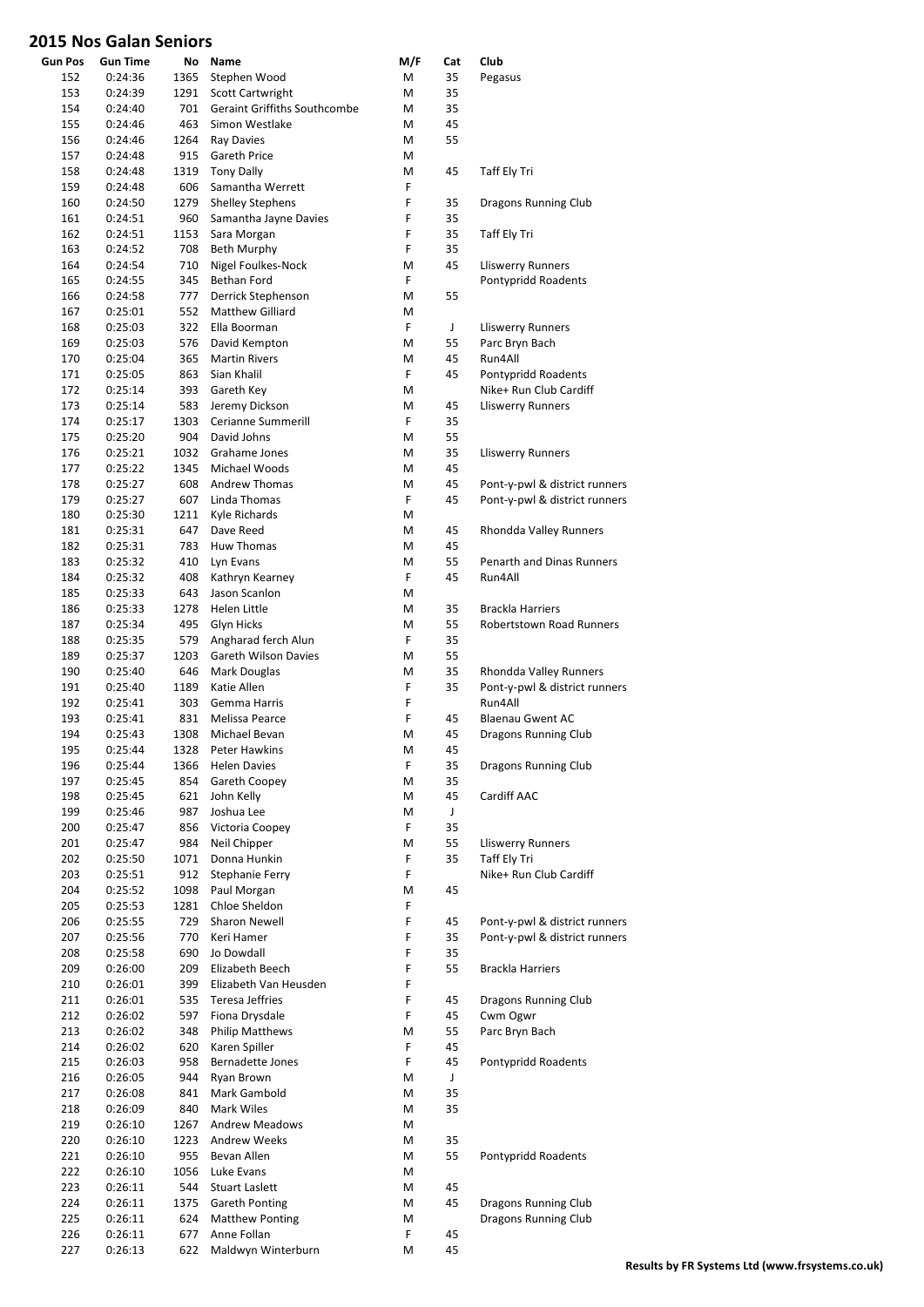| <b>Gun Pos</b> | <b>Gun Time</b>    |             | No Name                                | M/F    | Cat      | Club                                  |
|----------------|--------------------|-------------|----------------------------------------|--------|----------|---------------------------------------|
| 228            | 0:26:14            | 432         | Carl Lewis                             | M      |          | <b>Caerphilly Runners</b>             |
| 229            | 0:26:15            | 329         | Sheryl Evans                           | F      | 45       | <b>Hereford Couriers</b>              |
| 230            | 0:26:15            | 925         | <b>Kirstie Davies</b>                  | F      | 35       | Robertstown Road Runners              |
| 231            | 0:26:15            | 600         | Kevin Barnes                           | М      | 45       | <b>Hereford Couriers</b>              |
| 232            | 0:26:17            | 959         | <b>Andrew Davies</b>                   | M      | 35       | <b>RCT Homes</b>                      |
| 233            | 0:26:17            | 1063        | Nigel Gaen                             | М      | 45       |                                       |
| 234            | 0:26:18            | 350         | Lee Richards                           | M      | 45       | Pontypridd Roadents                   |
| 235            | 0:26:18            | 936         | <b>Stuart Jones</b>                    | M      |          |                                       |
| 236            | 0:26:21            | 569         | Keith Ryan                             | M      | 55       |                                       |
| 237            | 0:26:22            | 800         | Mark Collins                           | M      | 45       |                                       |
| 238            | 0:26:24            | 651         | Gillian Mason                          | F      | 45       |                                       |
| 239            | 0:26:24            | 721         | Emma Blow<br>Stephen Blow              | F      | 35       | <b>Robertstown Road Runners</b>       |
| 240<br>241     | 0:26:24            | 1324<br>985 | David Brake                            | М<br>M | 35<br>45 |                                       |
| 242            | 0:26:25<br>0:26:26 | 603         | Robert Lineham                         | М      |          |                                       |
| 243            | 0:26:26            | 967         | Ceri Haddock                           | F      |          | <b>RCT Homes</b>                      |
| 244            | 0:26:27            | 404         | Marie Coles                            | F      | 35       | <b>Caerphilly Runners</b>             |
| 245            | 0:26:27            | 966         | <b>Richard Haddock</b>                 | M      |          | <b>RCT Homes</b>                      |
| 246            | 0:26:29            | 1304        | Peter Summerill                        | M      | 35       |                                       |
| 247            | 0:26:30            | 1231        | Dave Hebbes                            | M      | 55       |                                       |
| 248            | 0:26:30            | 1057        | Jonathan Mead                          | М      | 55       |                                       |
| 249            | 0:26:31            | 1350        | Hannah Darbyshire                      | F      |          | Dragons Running Club                  |
| 250            | 0:26:32            | 1179        | Elizabeth Carpenter                    | F      |          |                                       |
| 251            | 0:26:33            | 669         | Sharron Mulcahy                        | F      | 35       |                                       |
| 252            | 0:26:35            | 352         | lan James                              | М      | 35       |                                       |
| 253            | 0:26:36            | 670         | David Mulcahy                          | M      | 35       |                                       |
| 254            | 0:26:37            | 713         | <b>Geraint Kathrens</b>                | M      | 35       |                                       |
| 255            | 0:26:37            | 855         | Marie Hurford                          | F      |          | Pont-y-pwl & district runners         |
| 256            | 0:26:37            | 917         | Andrew Ralph                           | М      | 45       | <b>Lliswerry Runners</b>              |
| 257            | 0:26:38            | 769         | Lyndon Thomas                          | M      | 45       | Rhondda Valley Runners                |
| 258            | 0:26:38            | 1072        | Kevin Fitzgerald                       | М      | 55       |                                       |
| 259            | 0:26:40            | 1355        | Graham Bingham                         | М      | 45       | Pontypridd Roadents                   |
| 260            | 0:26:40            | 460         | Peter Briganti                         | M      | 45       |                                       |
| 261            | 0:26:41            | 584         | Roger Jones                            | М      | 35       |                                       |
| 262            | 0:26:42            | 1358        | Deborah Otley                          | F      | 55       | Pontypridd Roadents                   |
| 263            | 0:26:43            | 349         | Louise Richards                        | F      | 45       | Pontypridd Roadents                   |
| 264            | 0:26:43            | 938         | Michelle George                        | F      | 35       | <b>Team Rees</b>                      |
| 265            | 0:26:44            | 998         | Stephen Jones                          | М      | 45       |                                       |
| 266            | 0:26:44            | 780         | Claire Adams                           | F      | 45       | Rhondda Valley Runners                |
| 267            | 0:26:46            | 1115        | <b>Caroline Greening</b>               | F      | 35       |                                       |
| 268            | 0:26:47            | 398         | Dale Williams                          | М      | 35       |                                       |
| 269            | 0:26:49            | 1117        | Sophie Tyler                           | F      |          |                                       |
| 270            | 0:26:49            | 588         | Roni Margerison                        | F      | 35       | <b>Lliswerry Runners</b>              |
| 271<br>272     | 0:26:50            | 402         | Sam Standerwick                        | F<br>F | 35<br>35 | Parc Bryn Bach<br>Pontypridd Roadents |
| 273            | 0:26:50<br>0:26:51 | 403<br>222  | <b>Rhian Hopkins</b><br>Barrie Johnson | M      | 45       |                                       |
| 274            | 0:26:51            | 221         | Nicola Gowing                          | F      | 45       |                                       |
| 275            | 0:26:58            | 1311        | <b>Ffion Meinir Davies</b>             | F      |          |                                       |
| 276            | 0:26:59            | 940         | Gareth Rhys Davies                     | м      |          |                                       |
| 277            | 0:27:00            | 1102        | Ben Morgan                             | М      |          |                                       |
| 278            | 0:27:00            | 525         | Robert Haswell                         | М      | 55       |                                       |
| 279            | 0:27:01            | 699         | <b>Tyrone Pope</b>                     | M      | 35       |                                       |
| 280            | 0:27:03            | 972         | Cerianne Jenkins                       | F      | 35       | <b>Lliswerry Runners</b>              |
| 281            | 0:27:04            | 1094        | Sian Thomas                            | F      | 35       |                                       |
| 282            | 0:27:05            | 531         | Rhian Taylor                           | F      | 35       |                                       |
| 283            | 0:27:07            | 1010        | <b>Richard Williams</b>                | M      | 45       |                                       |
| 284            | 0:27:09            | 534         | Barri Edwards                          | M      | 45       | <b>Caerphilly Runners</b>             |
| 285            | 0:27:09            | 435         | Darren Davies                          | M      | 35       |                                       |
| 286            | 0:27:10            | 736         | Emma Smith                             | F      | 35       |                                       |
| 287            | 0:27:11            | 884         | Suzanne Davidson                       | F      | 35       | Islwyn RC                             |
| 288            | 0:27:12            | 876         | Leanne Phillips                        | F      | 35       | <b>Lliswerry Runners</b>              |
| 289            | 0:27:12            | 334         | Simon Ball                             | М      | 45       |                                       |
| 290            | 0:27:12            | 500         | Jeff Unsworth                          | M      | 45       | Lliswerry Runners                     |
| 291            | 0:27:13            | 370         | Jonathan Ball                          | M      |          |                                       |
| 292            | 0:27:13            | 674         | Shaw Jones                             | M<br>F |          | Pont-y-pwl & district runners         |
| 293            | 0:27:14            | 309         | Lucy Evans                             |        |          | Dragons Running Club                  |
| 294<br>295     | 0:27:14<br>0:27:15 | 527<br>873  | Philip Jones<br>Clive Cooksey          | M<br>M | 45<br>55 | Parc Bryn Bach                        |
| 296            | 0:27:15            | 1251        | Keith Starr                            | M      | 55       |                                       |
| 297            | 0:27:15            | 490         | Daniel Fallon                          | м      |          |                                       |
| 298            | 0:27:16            | 1167        | Michelle Gooch                         | F      | 45       | Pont-y-pwl & district runners         |
| 299            | 0:27:18            | 668         | Peter Young                            | M      | 55       |                                       |
| 300            | 0:27:22            | 382         | Claire Jones                           | F      | 45       | Merthyr Running Club                  |
| 301            | 0:27:23            | 1257        | Carys Davies                           | F      |          |                                       |
| 302            | 0:27:23            | 1081        | David Davies                           | M      | 45       |                                       |
| 303            | 0:27:24            | 452         | Michelle Best                          | F      | 35       | Pont-y-pwl & district runners         |
|                |                    |             |                                        |        |          |                                       |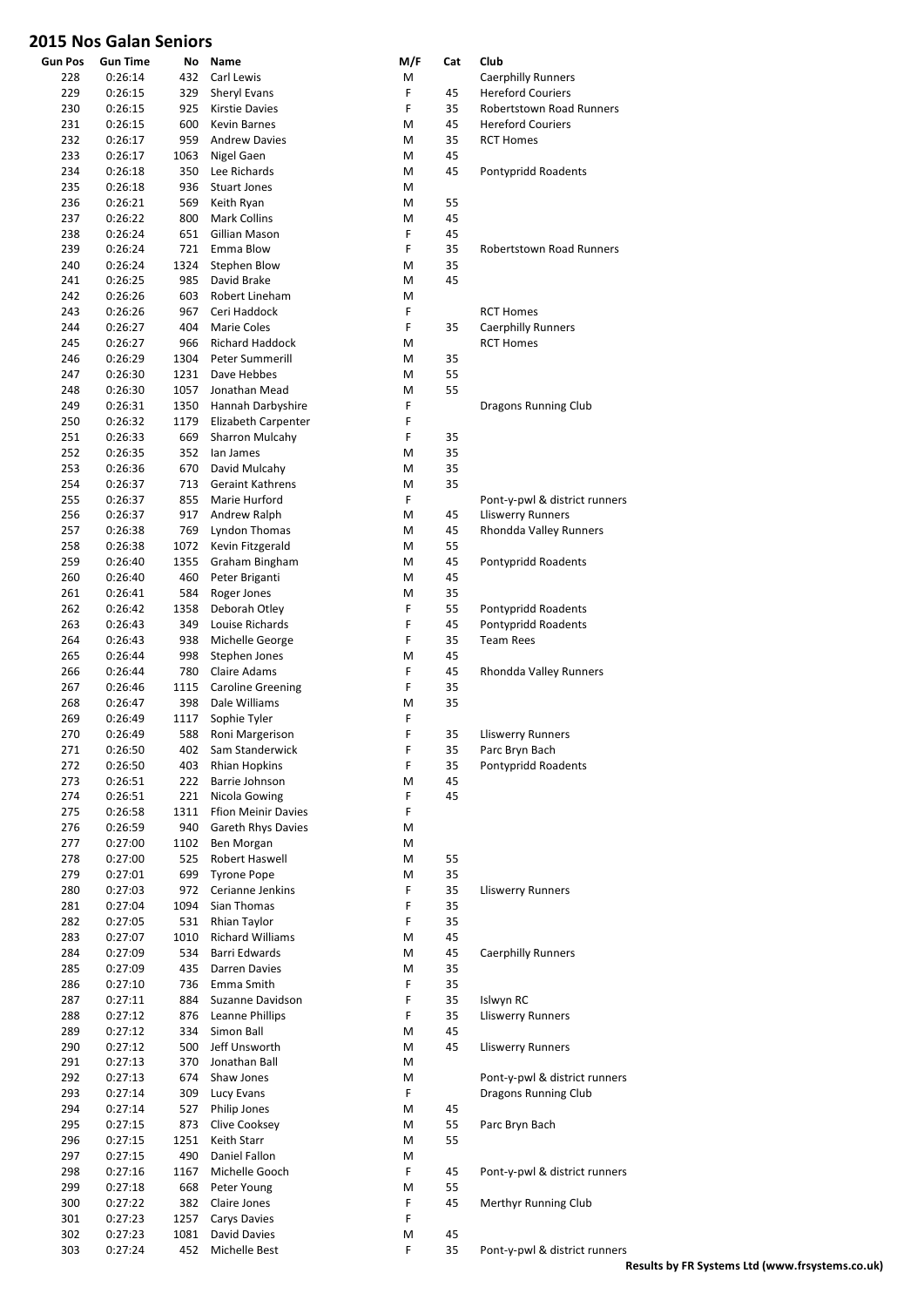| <b>Gun Pos</b> | <b>Gun Time</b> | No   | Name                     | M/F | Cat         | Club                            |
|----------------|-----------------|------|--------------------------|-----|-------------|---------------------------------|
| 304            | 0:27:24         | 894  | James Mason              | M   |             |                                 |
| 305            | 0:27:25         | 1256 | Rhodri Thomas            | М   |             |                                 |
| 306            | 0:27:26         | 722  | Robert Morgan            | M   | 45          |                                 |
| 307            | 0:27:28         | 530  | Philip Scanlon           | М   | 55          |                                 |
| 308            | 0:27:29         | 473  | Kenneth Oliver           | М   | 55          | Islwyn RC                       |
| 309            | 0:27:31         | 803  | <b>Kurt Daniel</b>       | М   |             |                                 |
| 310            | 0:27:31         | 1061 | Stephen Christie         | М   |             |                                 |
| 311            | 0:27:32         | 675  | Eamonn Breheny           | M   | 45          |                                 |
|                |                 |      |                          | F   |             |                                 |
| 312            | 0:27:33         | 347  | <b>Jill Matthews</b>     |     | 55          | Parc Bryn Bach                  |
| 313            | 0:27:36         | 942  | Tina Wilson              | F   | 55          | <b>Reading Roadrunners</b>      |
| 314            | 0:27:36         | 685  | Robert Evans             | M   | 45          |                                 |
| 315            | 0:27:36         | 420  | Stephen Edwards          | M   | 35          |                                 |
| 316            | 0:27:38         | 556  | Laura Mullett            | F   |             |                                 |
| 317            | 0:27:39         | 312  | <b>Huw Phillips</b>      | М   | 35          | Cardiff AAC                     |
| 318            | 0:27:40         | 1068 | <b>Hywel Butts</b>       | M   | 35          |                                 |
| 319            | 0:27:41         | 1066 | Chris Ashton             | M   | 45          |                                 |
| 320            | 0:27:44         | 633  | Louise Munkley           | F   | 35          | Merthyr Running Club            |
| 321            | 0:27:45         | 943  | <b>Philip George</b>     | М   | 55          |                                 |
| 322            | 0:27:46         | 1163 | Mark Day                 | M   | 45          | <b>Team Rees</b>                |
|                |                 | 1352 |                          | F   | 35          |                                 |
| 323            | 0:27:47         |      | <b>Trudy Logue</b>       |     |             |                                 |
| 324            | 0:27:48         | 528  | Roger Jones              | M   | 55          |                                 |
| 325            | 0:27:49         | 1202 | Peter Mortimer           | M   | 45          |                                 |
| 326            | 0:27:49         | 431  | Jennifer Stone           | F   | 45          | Cardiff AAC                     |
| 327            | 0:27:50         | 709  | <b>Richard Evans</b>     | М   | 45          |                                 |
| 328            | 0:27:51         | 430  | Kenneth Chirighin        | M   | 45          |                                 |
| 329            | 0:27:53         | 173  | Ceri Bartley             | F   | 35          | Islwyn RC                       |
| 330            | 0:27:53         | 449  | Kelly Marie James        | F   |             |                                 |
| 331            | 0:27:54         | 441  | Dion Lacy                | М   |             |                                 |
| 332            | 0:27:57         | 1123 | <b>Phyl Griffiths</b>    | M   | 45          |                                 |
|                |                 |      |                          |     |             |                                 |
| 333            | 0:28:02         | 1188 | Alex Aldworth            | М   |             | <b>Caerphilly Runners</b>       |
| 334            | 0:28:02         | 809  | Sarah Meah               | F   |             |                                 |
| 335            | 0:28:06         | 1343 | Jack Price               | М   | $\mathsf J$ |                                 |
| 336            | 0:28:08         | 896  | Paul Jones               | М   | 55          |                                 |
| 337            | 0:28:08         | 910  | Louise Kirby             | F   | 45          | Parc Bryn Bach                  |
| 338            | 0:28:09         | 771  | <b>Eleanor Preece</b>    | F   |             | <b>White Rock Runners</b>       |
| 339            | 0:28:09         | 700  | Gethyb Evans             | M   | 55          |                                 |
| 340            | 0:28:10         | 567  | <b>Beverly McCarthy</b>  | F   | 45          |                                 |
| 341            | 0:28:12         | 1113 | <b>Aled Edwards</b>      | М   | 35          | Brecon Triathlon Club           |
|                | 0:28:13         | 914  |                          |     |             |                                 |
| 342            |                 |      | Andrew Lloyd             | М   |             | Amman Valley Harriers           |
| 343            | 0:28:14         | 479  | <b>Rhys Lewis</b>        | M   | 35          | Parc Bryn Bach                  |
| 344            | 0:28:14         | 543  | <b>Miles Thomas</b>      | M   | 35          | Robertstown Road Runners        |
| 345            | 0:28:14         | 542  | Claire LloydThomas       | F   | 35          | <b>Robertstown Road Runners</b> |
| 346            | 0:28:15         | 1083 | Jenna Horn               | F   | 35          | Run4All                         |
| 347            | 0:28:17         | 741  | Caroline Thomas          | F   |             |                                 |
| 348            | 0:28:17         | 414  | Vicki Jones              | F   | 35          | Islwyn RC                       |
| 349            | 0:28:20         | 434  | Carrie Perry             | F   | 35          |                                 |
| 350            | 0:28:20         | 1329 | <b>Gerard Evans</b>      | Μ   |             |                                 |
| 351            | 0:28:20         | 1170 | Mary Scourfield          | F   | 45          | Caerleon RC                     |
|                |                 |      |                          | F   | 35          |                                 |
| 352            | 0:28:21         | 1185 | Wendy Tokach             |     |             |                                 |
| 353            | 0:28:22         | 612  | Jonathan Bishop          | M   |             |                                 |
| 354            | 0:28:23         | 1034 | Samantha Mogford         | F   |             | Amman Valley Harriers           |
| 355            | 0:28:23         | 353  | Gemma Bebb               | F   |             | Pontypridd Roadents             |
| 356            | 0:28:24         | 843  | Liz Steed                | F   | 55          |                                 |
| 357            | 0:28:25         | 995  | Lee Harding              | Μ   | 35          | White Rock Runners              |
| 358            | 0:28:28         | 392  | <b>Christine Gibbons</b> | F   | 55          | <b>Bramhall Runners</b>         |
| 359            | 0:28:29         | 1127 | Caroline Morgan          | F   | 45          |                                 |
| 360            | 0:28:30         | 757  | Gareth Baker             | Μ   |             |                                 |
| 361            | 0:28:30         | 772  | Andrew Smith             | M   | 35          |                                 |
| 362            | 0:28:32         | 653  | Clyde Phillips           | M   | 55          |                                 |
|                |                 |      |                          |     |             |                                 |
| 363            | 0:28:35         | 649  | <b>Hayley Gittins</b>    | F   | 35          | Rhondda Valley Runners          |
| 364            | 0:28:35         | 554  | Andy Sutton              | M   | 35          |                                 |
| 365            | 0:28:36         | 454  | Leanne Howells           | F   | 35          |                                 |
| 366            | 0:28:38         | 881  | <b>Rosemary Sibley</b>   | F   |             |                                 |
| 367            | 0:28:38         | 826  | Karen Aitchison          | F   | 35          |                                 |
| 368            | 0:28:39         | 1038 | Gordon Carter            | M   | 55          | Dragons Running Club            |
| 369            | 0:28:39         | 395  | Luke Surrey              | F   | 45          |                                 |
| 370            | 0:28:42         | 590  | Lynda Dursley            | F   | 55          | <b>Lliswerry Runners</b>        |
| 371            | 0:28:45         | 1245 | Peter Dark               | Μ   | 55          |                                 |
|                |                 |      |                          | F   |             | <b>Codsall Runners</b>          |
| 372            | 0:28:48         | 1227 | Caroline Roberts         |     |             |                                 |
| 373            | 0:28:48         | 1360 | Nick Roe                 | M   | 55          |                                 |
| 374            | 0:28:48         | 733  | Eleri Llwyd Dafydd       | F   | 35          |                                 |
| 375            | 0:28:49         | 810  | Louise Harris            | F   |             |                                 |
| 376            | 0:28:49         | 897  | Stephen Job              | M   | 45          | Sospan Road Runner              |
| 377            | 0:28:49         | 1065 | Rhiannon Withey          | F   | 35          |                                 |
| 378            | 0:28:50         | 1131 | Catherine Llewellen      | F   | 45          | Merthyr Running Club            |
| 379            | 0:28:51         | 1198 | John Brodrick            | M   | 35          |                                 |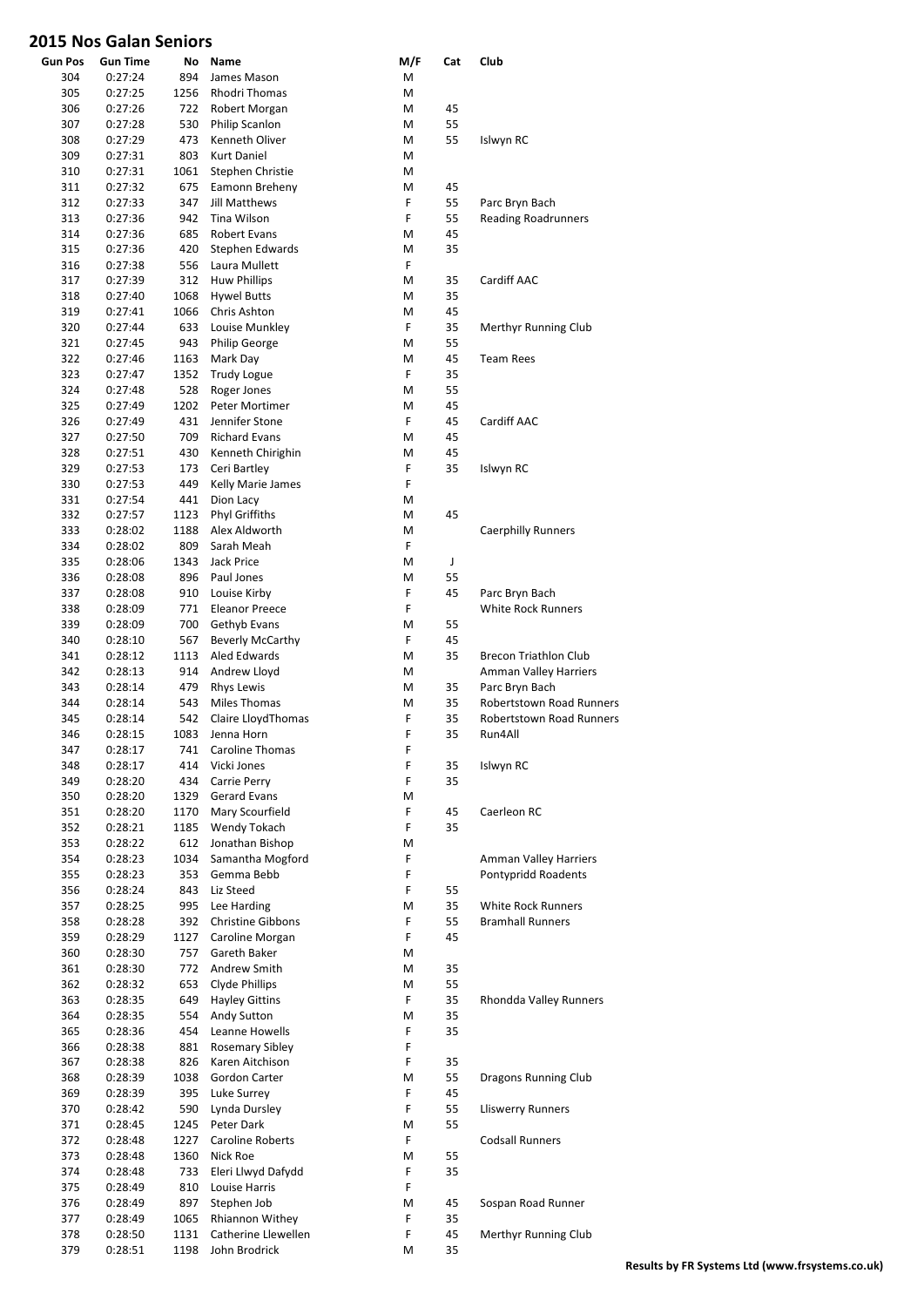| <b>Gun Pos</b> | <b>Gun Time</b>    | No           | Name                                  | M/F    | Cat      | Club                             |
|----------------|--------------------|--------------|---------------------------------------|--------|----------|----------------------------------|
| 380            | 0:28:56            | 1299         | Adam Bowdler                          | M      | 35       | Dragons Running Club             |
| 381            | 0:28:58            | 331          | Catherine Reem                        | F      | 45       |                                  |
| 382            | 0:28:58            | 362          | Louise Harris                         | F      | 45       | <b>Robertstown Road Runners</b>  |
| 383            | 0:28:59            | 941          | Kate Owen                             | F      | 45       | <b>Canton Chargers</b>           |
| 384<br>385     | 0:29:00<br>0:29:00 | 561<br>341   | Gareth Howell<br>Kathleen Jervis      | M<br>F | 45<br>55 | Parc Bryn Bach                   |
| 386            | 0:29:00            | 498          | Nigel Richards                        | M      | 45       | <b>Lliswerry Runners</b>         |
| 387            | 0:29:01            | 754          | Jonny Hodges                          | M      |          |                                  |
| 388            | 0:29:02            | 304          | Jacqui Spiller                        | F      | 45       | Islwyn RC                        |
| 389            | 0:29:05            | 439          | Paul Reid                             | M      | 35       | Dragons Running Club             |
| 390            | 0:29:06            | 324          | Rachel Dawkes                         | F      |          | <b>Caerphilly Runners</b>        |
| 391            | 0:29:11            | 1073         | John Pugsley                          | M      | 45       |                                  |
| 392            | 0:29:11            | 1126         | Wayne Warner                          | M      | 45       |                                  |
| 393            | 0:29:13            | 899          | Wayne Edmond                          | M      | 55       |                                  |
| 394            | 0:29:14            | 693          | Kevin Mathias                         | M      | 35       |                                  |
| 395<br>396     | 0:29:18<br>0:29:18 | 406<br>484   | Michael Kearney<br>Kimberley Williams | M<br>F | 55       | Run4All                          |
| 397            | 0:29:19            | 1244         | Sophie Dark                           | F      | 35       |                                  |
| 398            | 0:29:19            | 570          | <b>Lyndon Davies</b>                  | M      | 55       |                                  |
| 399            | 0:29:20            | 555          | David Evans                           | M      |          |                                  |
| 400            | 0:29:20            | 1190         | David Lewis                           | M      | 45       |                                  |
| 401            | 0:29:20            | 989          | Paul Lee                              | M      | 45       |                                  |
| 402            | 0:29:21            | 1347         | Jordan Christopher                    | M      | J        |                                  |
| 403            | 0:29:21            | 954          | Vicky Stroud                          | F      | 35       | <b>Robertstown Road Runners</b>  |
| 404            | 0:29:21            | 648          | Stephen New                           | M      | 45       | Islwyn RC                        |
| 405            | 0:29:22            | 538          | Anthony Beer                          | M      | 45       |                                  |
| 406<br>407     | 0:29:22<br>0:29:23 | 706<br>614   | <b>Emily Marsh</b><br>Paul Wesson     | F<br>M | 45       |                                  |
| 408            | 0:29:23            | 1359         | Jane Roe                              | F      | 55       | Les Croupiers                    |
| 409            | 0:29:24            | 688          | Sarah Beamish                         | F      | 35       | <b>Lliswerry Runners</b>         |
| 410            | 0:29:26            | 1055         | Gareth Jones                          | M      |          |                                  |
| 411            | 0:29:26            | 623          | Melanie Hill                          | F      | 45       |                                  |
| 412            | 0:29:27            | 864          | Maad Khalil                           | M      | 55       |                                  |
| 413            | 0:29:28            | 613          | Anne Wesson                           | F      | 35       |                                  |
| 414            | 0:29:30            | 712          | Sara Morgan                           | F      | 35       | <b>Village Vipers</b>            |
| 415            | 0:29:30            | 1205         | Keiron Montague                       | M      |          |                                  |
| 416            | 0:29:31            | 1046         | <b>Robert Price</b>                   | M      | 35       |                                  |
| 417            | 0:29:32            | 927          | Dennis Mays                           | M      | 55       |                                  |
| 418<br>419     | 0:29:32<br>0:29:34 | 1058<br>1088 | Vicky Mead<br><b>Helen Williams</b>   | F<br>F | 45<br>35 | Islwyn RC                        |
| 420            | 0:29:34            | 407          | Lisa Williams                         | F      | 35       | Pontypridd Roadents              |
| 421            | 0:29:37            | 1121         | Kim Pedersen                          | F      | 35       |                                  |
| 422            | 0:29:37            | 1122         | Paul Neale                            | M      | 45       |                                  |
| 423            | 0:29:38            | 793          | Huw Parry                             | M      | 45       |                                  |
| 424            | 0:29:40            | 426          | Jason Cates                           | M      | 35       |                                  |
| 425            | 0:29:40            | 575          | Lee Morgan                            | М      | 45       |                                  |
| 426            | 0:29:41            | 1091         | Keely Jarvis                          | F      |          |                                  |
| 427            | 0:29:42            | 1273         | Andrew Templeman                      | М      |          |                                  |
| 428<br>429     | 0:29:43<br>0:29:45 | 593<br>1076  | Christina Pearce<br>Darren Treadgold  | F<br>М | 35<br>45 |                                  |
| 430            | 0:29:48            | 991          | <b>Christian Trivett</b>              | М      |          |                                  |
| 431            | 0:29:49            | 1006         | John Richards                         | M      | 35       |                                  |
| 432            | 0:29:49            | 862          | <b>Andrew Davies</b>                  | M      | 45       | Aberdare VAAC                    |
| 433            | 0:29:51            | 1217         | <b>Emily Baggs</b>                    | F      |          | <b>White Rock Runners</b>        |
| 434            | 0:29:52            | 663          | Dawne Meynell-Western                 | F      | 35       | Rhondda Valley Runners           |
| 435            | 0:29:53            | 992          | Sarah Cremins                         | F      | 35       | White Rock Runners               |
| 436            | 0:29:55            | 346          | Gwen Smith                            | F      | 45       | <b>3M Gorseinon Road Runners</b> |
| 437            | 0:29:57            | 1212         | Lisa Thompson                         | F      | 45       |                                  |
| 438<br>439     | 0:30:07<br>0:30:09 | 1296<br>511  | Justin Round<br>Jodie Davies          | M<br>F | 35<br>J  |                                  |
| 440            | 0:30:09            | 681          | Lawrence White-Lyon                   | М      | 35       |                                  |
| 441            | 0:30:10            | 1230         | Mark Mahoney                          | M      | 35       |                                  |
| 442            | 0:30:11            | 616          | <b>Kay Nellins</b>                    | F      | 55       | Women Running Penarth            |
| 443            | 0:30:12            | 363          | Nicola Davies                         | F      | 35       | <b>White Rock Runners</b>        |
| 444            | 0:30:13            | 1030         | Julie Bye                             | F      | 35       |                                  |
| 445            | 0:30:13            | 976          | Mark Howells                          | M      | 45       |                                  |
| 446            | 0:30:14            | 698          | Jackie Spencer                        | F      | 45       |                                  |
| 447            | 0:30:14            | 423          | Kay Chapman                           | F      | 45       | Cardiff AAC                      |
| 448            | 0:30:16            | 1254         | Lisa Mytton<br>Hannah Griffiths       | F<br>F | 35       | Merthyr Running Club             |
| 449<br>450     | 0:30:17<br>0:30:18 | 419<br>1249  | Laura Rendell                         | F      |          | <b>Lliswerry Runners</b>         |
| 451            | 0:30:18            | 536          | Natalie Hussey                        | F      | 35       |                                  |
| 452            | 0:30:19            | 510          | <b>Stephen Hughes</b>                 | Μ      | 35       |                                  |
| 453            | 0:30:19            | 905          | Linda Colvin                          | F      | 45       | Pontardawe Runners               |
| 454            | 0:30:20            | 448          | Simon Davies                          | M      | 35       |                                  |
| 455            | 0:30:20            | 592          | Karl Williams                         | М      |          |                                  |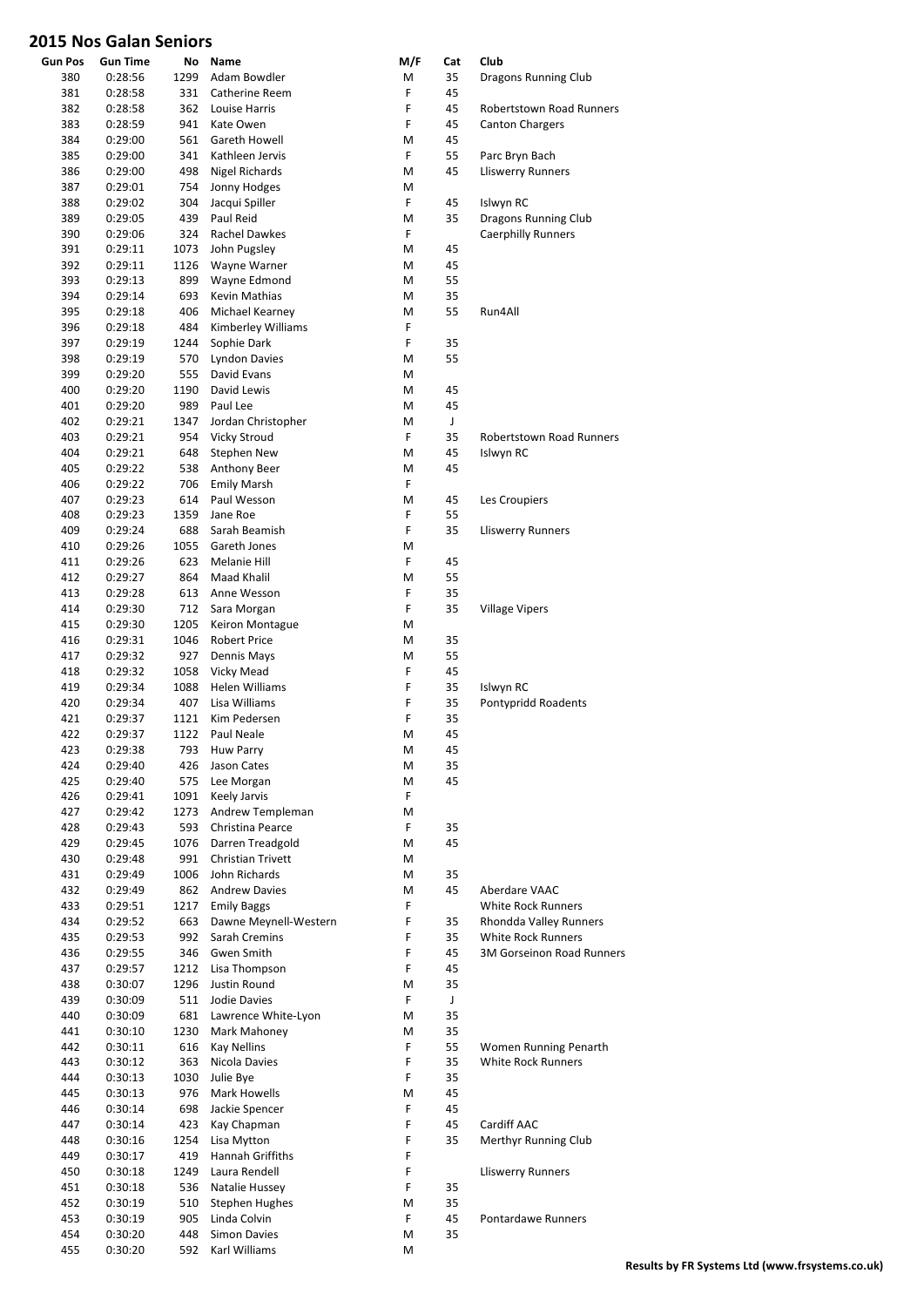| <b>Gun Pos</b> | <b>Gun Time</b> | No   | Name                     | M/F | Cat          | Club                         |
|----------------|-----------------|------|--------------------------|-----|--------------|------------------------------|
| 456            | 0:30:23         | 1100 | <b>Ben Lewis</b>         | М   | J            |                              |
| 457            | 0:30:25         | 1226 | John William Weeks       | M   | 55           |                              |
| 458            | 0:30:26         | 971  | Justin Carter            | М   | 45           |                              |
| 459            | 0:30:27         | 1348 | <b>Ruth Jeffries</b>     | F   | 35           |                              |
| 460            | 0:30:28         | 1263 | Maria Shopland Pride     | F   | 45           |                              |
| 461            | 0:30:36         | 1261 | <b>Matthew Evans</b>     | М   | 35           |                              |
| 462            | 0:30:36         | 957  | <b>Helen Davies</b>      | F   | 35           |                              |
| 463            | 0:30:38         | 1322 | Amanda Ruck              | F   | 35           |                              |
| 464            | 0:30:39         | 642  | <b>Alyson Price</b>      | F   | 35           | Merthyr Running Club         |
| 465            | 0:30:41         | 1089 | Rachel Loosmore          | F   |              |                              |
| 466            | 0:30:41         | 697  | Kevin Spencer            | M   | 35           |                              |
| 467            | 0:30:42         | 990  | Jon Williams             | M   |              |                              |
| 468            | 0:30:42         | 792  | <b>Rhys Lewis</b>        | M   |              |                              |
| 469            | 0:30:43         | 657  | Steven Lane              | M   | 35           |                              |
| 470            | 0:30:45         | 405  | Steve Hamer              | M   | 35           | Parc Bryn Bach               |
| 471            | 0:30:48         | 386  | Jo Gwynne                | F   | 35           | Pontypridd Roadents          |
| 472            | 0:30:50         | 819  | Jarrad Williams          | М   | $\mathsf J$  |                              |
| 473            | 0:30:51         | 645  | Nina Manuel              | F   | 35           |                              |
| 474            | 0:30:51         | 1272 | Adam Rees                | M   |              |                              |
| 475            |                 | 1286 |                          | F   | 45           |                              |
|                | 0:30:54         |      | Karen Dawson             |     | 55           | Womens Running Club of Wales |
| 476            | 0:30:54         | 1298 | John Cooper              | M   |              |                              |
| 477            | 0:30:54         | 1285 | Marc Withers             | M   |              |                              |
| 478            | 0:30:55         | 1300 | Karen Shemwell           | F   | 45           |                              |
| 479            | 0:30:55         | 1242 | <b>Wendy Baron</b>       | F   | 35           |                              |
| 480            | 0:30:55         | 711  | <b>Paul Davies</b>       | М   | 35           | Aberdare VAAC                |
| 481            | 0:30:56         | 968  | Simon Davies             | M   | 35           |                              |
| 482            | 0:30:56         | 950  | <b>Tyrone Davies</b>     | М   | 45           |                              |
| 483            | 0:30:57         | 1201 | Victoria Brake           | F   | 35           |                              |
| 484            | 0:30:57         | 1301 | Dan Phillips             | M   | 35           |                              |
| 485            | 0:31:00         | 689  | Mervyn Weightman-Bent    | M   | 55           | <b>Lliswerry Runners</b>     |
| 486            | 0:31:01         | 1218 | Michael Jones            | M   | 35           |                              |
| 487            | 0:31:04         | 1036 | <b>Christine Diamond</b> | F   | 35           | Dragons Running Club         |
| 488            | 0:31:04         | 1015 | Claire Rawle             | F   | 35           | Dragons Running Club         |
| 489            | 0:31:04         | 1014 | Alys Dally               | F   |              | Dragons Running Club         |
| 490            | 0:31:05         | 1346 | Evan Cragg               | M   |              |                              |
| 491            | 0:31:06         | 1137 | Mike King                | М   | 55           | Nailsea Running Club         |
| 492            | 0:31:07         | 627  | Helen Cox                | F   | 45           | <b>BMF Liverpool</b>         |
| 493            | 0:31:07         | 835  | Clive Thompson           | М   | 55           |                              |
| 494            | 0:31:10         | 158  | Sarah Meah               | F   | 45           | Les Croupiers                |
| 495            | 0:31:11         | 541  | Diane Edwards            | F   | 45           |                              |
|                | 0:31:17         |      |                          |     |              |                              |
| 496            |                 | 1275 | Graham Templeman         | Μ   | 55           |                              |
| 497            | 0:31:19         | 377  | Catryn Roberts           | F   | 35           |                              |
| 498            | 0:31:22         | 578  | Alun ab Idris            | М   | 55           |                              |
| 499            | 0:31:23         | 883  | Judith Armitt            | F   | 55           |                              |
| 500            | 0:31:27         | 375  | Sarah Evans              | F   |              |                              |
| 501            | 0:31:28         | 307  | Victoria McCallum        | F   | 35           |                              |
| 502            | 0:31:32         | 1020 | Suzanne Luker-Davies     | F   | 35           |                              |
| 503            | 0:31:33         |      | 296 Huw Davies           | М   | 45           |                              |
| 504            | 0:31:34         |      | 553 Elizabeth Bird       | F   |              |                              |
| 505            | 0:31:36         | 1000 | Carl Williams            | M   |              |                              |
| 506            | 0:31:36         | 1208 | Rhys Gittings Owen       | М   |              |                              |
| 507            | 0:31:37         | 794  | Nick Taylor              | М   | 55           |                              |
| 508            | 0:31:38         | 974  | Lee Rowley               | M   | 35           |                              |
| 509            | 0:31:38         | 1133 | Michael Lewis            | M   | 55           | Parc Bryn Bach               |
| 510            | 0:31:38         | 519  | Martin Glaettli          | M   | 35           |                              |
| 511            | 0:31:38         | 416  | <b>Tracy Evans</b>       | F   | 35           | Rhondda Valley Runners       |
| 512            | 0:31:38         | 494  | Cerys James              | F   | $\mathsf{J}$ | Rhondda Valley Runners       |
| 513            | 0:31:39         | 1250 | Hannah Lett-Logue        | F   |              |                              |
| 514            | 0:31:40         | 1243 | Nigel Jones              | М   | 35           |                              |
| 515            | 0:31:41         | 948  | Christine Evans          | F   | 55           |                              |
| 516            | 0:31:41         | 1246 | Leah Suchecki            | F   | 35           |                              |
| 517            | 0:31:43         |      | 1052 Louisa Addiscott    | F   | 35           | Dragons Running Club         |
| 518            | 0:31:44         |      | 529 Arthur Yarranton     | M   | 55           | Run4All                      |
| 519            | 0:31:46         |      | 1210 Claire Tidey        | F   | 35           |                              |
| 520            | 0:31:46         | 1143 | Fion Wen Jones           | F   |              | Aberdare VAAC                |
| 521            | 0:31:46         | 661  | Jade Louise Gore         | F   |              |                              |
| 522            | 0:31:46         | 1039 | Simon Davies Jones       | M   | 45           | Aberdare VAAC                |
| 523            | 0:31:47         | 658  | David Leonard Gore       | M   | 45           |                              |
|                |                 |      |                          |     |              |                              |
| 524            | 0:31:49         | 445  | Ian Jenkins              | М   | 35           | White Rock Runners           |
| 525            | 0:31:50         | 979  | Jennifer Pierce          | F   |              |                              |
| 526            | 0:31:51         | 782  | Carys Burton             | F.  |              |                              |
| 527            | 0:31:52         | 778  | Andrew Monington         | М   |              |                              |
| 528            | 0:31:52         |      | 930 Linda Woodward       | F   | 45           |                              |
| 529            | 0:31:52         | 1334 | Petrina Owen             | F   | 45           |                              |
| 530            | 0:31:52         | 672  | <b>Edward Savage</b>     | Μ   | 55           |                              |
| 531            | 0:31:53         | 865  | Carl Woffington          | M   | 55           | <b>Reading Roadrunners</b>   |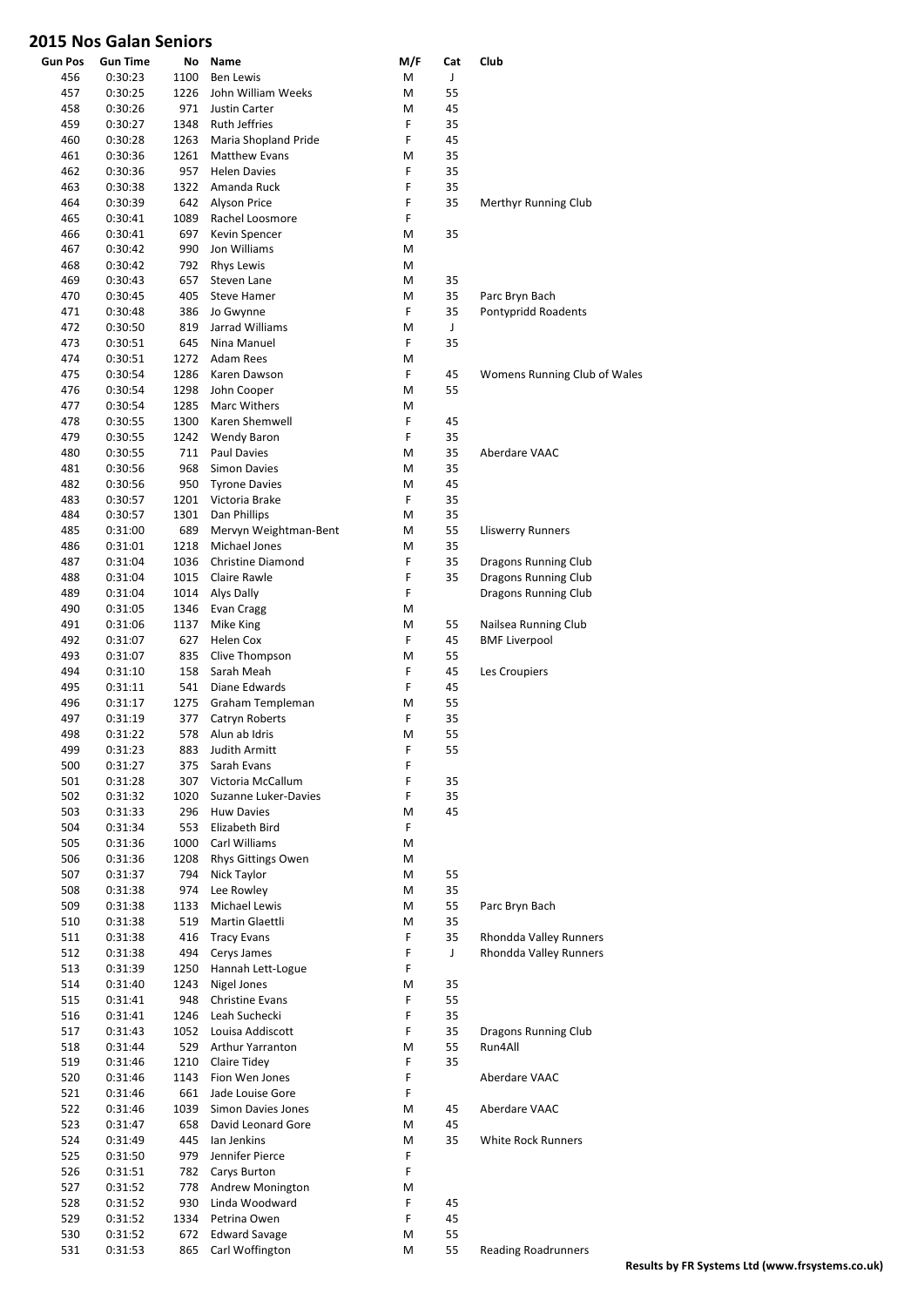| Gun Pos | <b>Gun Time</b> | No   | Name                         | M/F | Cat | Club                            |
|---------|-----------------|------|------------------------------|-----|-----|---------------------------------|
| 532     | 0:31:55         | 1289 | <b>Stephanie Davies</b>      | F   | 35  |                                 |
| 533     | 0:31:58         | 1262 | Keith Ellis                  | M   | 55  |                                 |
| 534     | 0:31:58         | 1080 | Abbie Pask                   | F   |     |                                 |
| 535     | 0:31:59         | 618  | Ellisha Hughes               | F   |     | Dragons Running Club            |
| 536     | 0:32:00         | 1315 | Meghann Reynolds             | F   |     | Dragons Running Club            |
| 537     | 0:32:02         | 1232 | David Todd-Jones             | М   | 55  |                                 |
| 538     | 0:32:02         | 376  | Christopher Todd Jones       | М   | 55  | <b>Robertstown Road Runners</b> |
| 539     | 0:32:02         | 413  | Michael Doxsey               | М   | 35  |                                 |
| 540     | 0:32:06         | 1062 | Arianne Grail                | F   |     |                                 |
| 541     | 0:32:07         | 1239 | Laura Serpell                | F   |     |                                 |
| 542     | 0:32:07         | 1341 | Joel Carter                  | M   | J   |                                 |
| 543     | 0:32:08         | 308  | Debbie Cumming               | F   | 45  |                                 |
| 544     | 0:32:10         | 1240 | Martyn Serpell               | M   | 35  |                                 |
| 545     | 0:32:14         | 630  | Mark Vincent                 | M   | 35  |                                 |
| 546     | 0:32:15         | 844  | Clyde Baker                  | М   | 35  |                                 |
| 547     | 0:32:17         | 1233 | Rachel Hooper                | F   | 45  |                                 |
| 548     | 0:32:17         | 387  |                              | F   | 35  |                                 |
| 549     |                 |      | Melanie Daniels              | F   |     |                                 |
|         | 0:32:20         | 1290 | Gemma Clayton                |     |     |                                 |
| 550     | 0:32:21         | 933  | <b>Andrew Thomas</b>         | M   | 45  |                                 |
| 551     | 0:32:22         | 335  | Mary Harris                  | F   | 45  |                                 |
| 552     | 0:32:23         | 1309 | Sarah Evans                  | F   |     |                                 |
| 553     | 0:32:25         | 1265 | <b>Helen Meredith-Davies</b> | F   | 55  |                                 |
| 554     | 0:32:27         | 921  | Josie Hancox                 | F   | J   |                                 |
| 555     | 0:32:29         | 442  | Hailey Llewellyn             | F   | 35  |                                 |
| 556     | 0:32:30         | 748  | <b>Wayne Vincent</b>         | М   | 45  |                                 |
| 557     | 0:32:30         | 383  | <b>Philip Williams</b>       | M   | 35  |                                 |
| 558     | 0:32:30         | 32   | Jane Llewellyn               | F   | 55  |                                 |
| 559     | 0:32:32         | 1008 | David Bartholomew Williams   | М   |     |                                 |
| 560     | 0:32:32         | 1238 | <b>Richard Crook</b>         | М   | 45  |                                 |
| 561     | 0:32:33         | 339  | <b>Mark Davies</b>           | M   | 45  |                                 |
| 562     | 0:32:33         | 828  | John Lovegrove               | М   | 45  |                                 |
| 563     | 0:32:34         | 1124 | <b>Meriel Rees</b>           | F   | 35  |                                 |
| 564     | 0:32:35         | 1050 | Diane Llewellen              | F   | 35  | Dragons Running Club            |
| 565     | 0:32:35         | 732  | Debra Davies                 | F   | 35  | Dragons Running Club            |
| 566     | 0:32:36         | 1191 |                              | F   |     |                                 |
|         |                 |      | Georgia Lehane               |     |     |                                 |
| 567     | 0:32:36         | 730  | <b>Kevin Davies</b>          | M   | 35  |                                 |
| 568     | 0:32:36         | 412  | Sian Pearce                  | F   | 35  |                                 |
| 569     | 0:32:37         | 1237 | Fiona Crook                  | F   | 45  |                                 |
| 570     | 0:32:39         | 1316 | Sarah Williams               | F   | 35  |                                 |
| 571     | 0:32:40         | 913  | Kathryn Evans                | F   | 55  |                                 |
| 572     | 0:32:43         | 837  | Helen Harbord                | F   | 35  | Merthyr Running Club            |
| 573     | 0:32:44         | 1027 | James Thomas                 | М   | 45  | Old Parish                      |
| 574     | 0:32:45         | 499  | Amanda Richards              | F   | 45  | <b>Lliswerry Runners</b>        |
| 575     | 0:32:45         | 520  | Steven Jones                 | M   |     |                                 |
| 576     | 0:32:48         | 654  | Joshua Hyde                  | M   | J   |                                 |
| 577     | 0:32:49         | 505  | Simon Young                  | M   | 35  |                                 |
| 578     | 0:32:49         | 885  | <b>Ryan Griffiths</b>        | M   | J   |                                 |
| 579     | 0:32:52         | 682  | Gail White-Lyon              | F   | 45  |                                 |
| 580     | 0:32:53         | 1247 | Mark Moran                   | M   | 35  |                                 |
| 581     | 0:32:53         | 453  | Steph Swain                  | F   | 35  | Pont-y-pwl & district runners   |
| 582     | 0:32:53         | 501  | Michelle Unsworth            | F   | 45  | <b>Lliswerry Runners</b>        |
| 583     | 0:32:54         | 1363 | Lisa Wilson                  | F   |     |                                 |
| 584     | 0:32:54         | 1023 | Alan Bloomfield              | M   | 45  |                                 |
| 585     | 0:32:55         | 400  | Katrina Williams             | F   | 35  |                                 |
| 586     | 0:32:55         | 750  | Helena James                 | F   | 35  |                                 |
| 587     | 0:32:56         | 749  | Lisa Williams                | F   | 45  |                                 |
| 588     | 0:32:58         | 1340 | Mark Carter                  | M   | 45  |                                 |
| 589     |                 |      |                              | F   |     |                                 |
|         | 0:33:00         | 425  | <b>Christine Vorres</b>      |     | 55  | Pont-y-pwl & district runners   |
| 590     | 0:33:00         | 787  | Hayley Kemp                  | F   | 35  |                                 |
| 591     | 0:33:01         | 1037 | Menna McCarthy               | F   | 45  | Dragons Running Club            |
| 592     | 0:33:06         | 919  | Sian Thomas                  | F   | 45  |                                 |
| 593     | 0:33:07         | 918  | Paul Thomas                  | М   |     |                                 |
| 594     | 0:33:13         | 446  | Anna Gambarini               | F   | 35  |                                 |
| 595     | 0:33:13         | 665  | Ian Edwards                  | M   | 55  |                                 |
| 596     | 0:33:15         | 488  | Chris Jones                  | M   | 35  |                                 |
| 597     | 0:33:15         | 916  | Karen Ralph                  | F   | 45  | Lliswerry Runners               |
| 598     | 0:33:16         | 1086 | <b>Hayley Davies</b>         | F   | 35  |                                 |
| 599     | 0:33:16         | 1082 | Fran Davies                  | F   | 45  |                                 |
| 600     | 0:33:17         | 367  | Chantelle Jones              | F   |     |                                 |
| 601     | 0:33:17         | 368  | Meg Bunney                   | F   | J   |                                 |
| 602     | 0:33:18         | 369  | Sian Jenkins                 | F   |     |                                 |
| 603     | 0:33:19         | 411  | Leah Doxsey                  | F   |     |                                 |
| 604     | 0:33:21         | 440  | <b>Tasmin Oakley</b>         | F   | 35  |                                 |
| 605     | 0:33:24         | 437  | John Oakley                  | M   | 35  |                                 |
| 606     | 0:33:25         | 1087 | <b>Ross Keeling</b>          | M   | 35  | Islwyn RC                       |
| 607     | 0:33:27         | 421  | Sarah-Jane Key               | F   |     | Islwyn RC                       |
|         |                 |      |                              |     |     |                                 |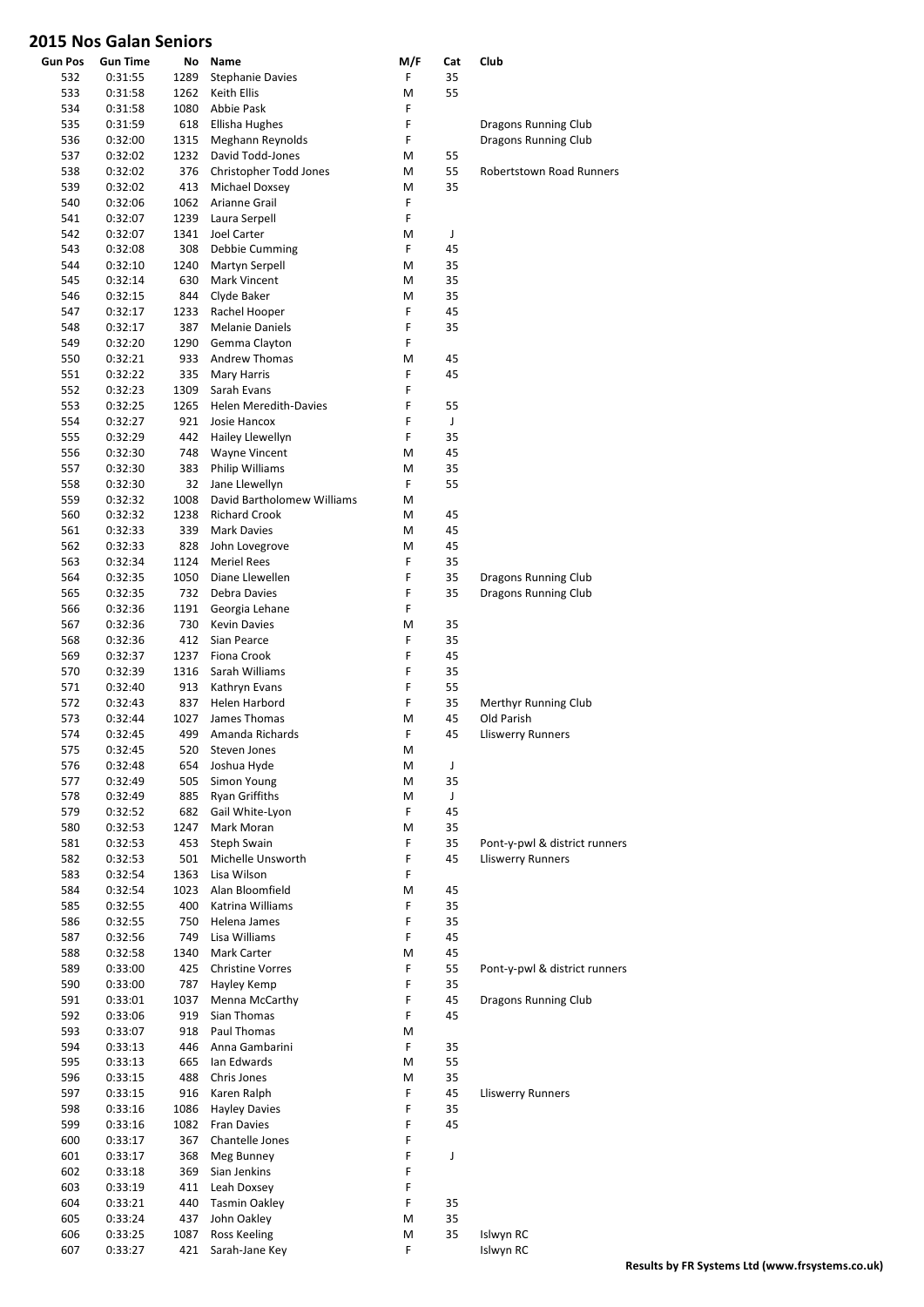| <b>Gun Pos</b> | <b>Gun Time</b>    | No          | Name                                          | M/F    | Cat | Club                            |
|----------------|--------------------|-------------|-----------------------------------------------|--------|-----|---------------------------------|
| 608            | 0:33:28            | 605         | <b>Toni Lacey</b>                             | F      | 45  |                                 |
| 609            | 0:33:29            | 539         | <b>Mike Matthews</b>                          | M      | 55  |                                 |
| 610            | 0:33:30            | 1112        | Sarah-Jane Hughes                             | F      | 35  | <b>Brecon Triathlon Club</b>    |
| 611            | 0:33:31            | 1323        | John Williams                                 | Μ      |     |                                 |
| 612            | 0:33:31            | 1111        | <b>Alison Nicholls</b>                        | F      | 45  |                                 |
| 613            | 0:33:34            | 1077        | Emma Parker                                   | F      | 35  | Pont-y-pwl & district runners   |
| 614            | 0:33:35            | 1333        | Jayne Parker-Jones                            | F      | 35  |                                 |
| 615            | 0:33:38            | 338         | <b>Heidy Davies</b>                           | F      | 45  |                                 |
| 616            | 0:33:40            | 1109        | Susan Hallam                                  | F      | 45  |                                 |
| 617            | 0:33:41            | 326         | <b>Andrew Davies</b>                          | M<br>F | 45  |                                 |
| 618<br>619     | 0:33:41<br>0:33:42 | 898<br>839  | Leah Coleman                                  | F      |     |                                 |
| 620            | 0:33:43            | 1101        | Cody Allen<br>Sai Kurmaully                   | F      | 35  |                                 |
| 621            | 0:33:43            | 947         | Kara Evans                                    | F      |     |                                 |
| 622            | 0:33:44            | 1338        | Joanna Kanda                                  | F      | 45  |                                 |
| 623            | 0:33:44            | 508         | Geoff Cheetham                                | M      | 55  |                                 |
| 624            | 0:33:45            | 571         | Carwyn Evans                                  | M      | 45  | Dragons Running Club            |
| 625            | 0:33:47            | 476         | Samantha Parsons                              | F      | 45  | <b>Robertstown Road Runners</b> |
| 626            | 0:33:47            | 759         | Louise Gethin                                 | F      |     |                                 |
| 627            | 0:33:52            | 1353        | Michelle Noble                                | F      | 45  |                                 |
| 628            | 0:33:56            | 391         | Simon Caddy                                   | Μ      |     | Pontypridd Roadents             |
| 629            | 0:33:57            | 791         | Ryan Smith                                    | M      | 35  |                                 |
| 630            | 0:33:57            | 401         | Ruth Caddy                                    | F      | 45  | Pontypridd Roadents             |
| 631            | 0:34:00            | 462         | Daniel Evans                                  | M      |     |                                 |
| 632            | 0:34:06            | 447         | <b>Rob Coles</b>                              | M      | 55  |                                 |
| 633            | 0:34:11            | 718         | Darren Young                                  | M      | 35  |                                 |
| 634            | 0:34:11            | 1195        | Cathrine Silver                               | F      | 35  |                                 |
| 635            | 0:34:12            | 635         | Wyn Howell                                    | M      | 55  |                                 |
| 636            | 0:34:12            | 361         | Nicola Richards                               | F      | 35  | Islwyn RC                       |
| 637            | 0:34:13            | 1339        | Sara Evans                                    | F      | 35  |                                 |
| 638            | 0:34:18            | 418         | Matthew West                                  | M      | 35  |                                 |
| 639            | 0:34:19            | 691         | Paul Buckle                                   | M      | 45  |                                 |
| 640            | 0:34:21            | 422         | Hayley Williams                               | F      | 35  |                                 |
| 641            | 0:34:22            | 461         | Joanne Evans                                  | F      | 35  | Parc Bryn Bach                  |
| 642            | 0:34:25            | 928         | <b>Bernard Majer</b>                          | M      | 55  |                                 |
| 643            | 0:34:26            | 929         | Rachael Majer                                 | F      | 35  |                                 |
| 644            | 0:34:26            | 652         | Rhian Morgan                                  | F      | 35  |                                 |
| 645            | 0:34:29            | 764         | David Chin                                    | M      |     |                                 |
| 646            | 0:34:29            | 566         | Anthony Hall                                  | M      | 55  |                                 |
| 647            | 0:34:29            | 609         | Russel Webber                                 | Μ      | 55  |                                 |
| 648            | 0:34:30            | 1051        | <b>Andrew Addiscott</b>                       | Μ      | 45  |                                 |
| 649            | 0:34:32            | 1026        | Keri Bloomfield                               | F      | 45  |                                 |
| 650            | 0:34:33            | 715         | Sian Tossell                                  | F      | 45  | Cwm Ogwr                        |
| 651            | 0:34:33            | 617         | Nigel Thomas                                  | M      | 55  |                                 |
| 652            | 0:34:34            | 1011        | David Lowe                                    | M      | 55  |                                 |
| 653            | 0:34:37            | 911         | Stephanie Nicholas                            | F      |     |                                 |
| 654            | 0:34:37            | 935         | Ruth Williams                                 | F      | 35  | <b>Team Rees</b>                |
| 655            | 0:34:39            | 1018        | Rhian Button                                  | F<br>F | 35  | Merthyr Running Club            |
| 656            | 0:34:43<br>0:34:43 | 337         | Katherine Williams                            |        | 35  | Parc Bryn Bach                  |
| 657<br>658     | 0:34:44            | 1192<br>924 | <b>Martin Miles</b><br><b>Kirsty Phillips</b> | M<br>F | 35  |                                 |
| 659            | 0:34:45            | 546         | Nicola Lewis                                  | F      |     | Parc Bryn Bach                  |
| 660            | 0:34:46            | 496         | <b>Elaine Hicks</b>                           | F      | 55  | <b>Robertstown Road Runners</b> |
| 661            | 0:34:53            | 1307        | <b>Brian Price</b>                            | M      | 45  |                                 |
| 662            | 0:34:54            | 477         | Helenne Jones                                 | F      | 35  | Taff Ely Tri                    |
| 663            | 0:34:55            | 581         | Georgina Evans                                | F      |     |                                 |
| 664            | 0:34:55            | 1306        | <b>Sharon Price</b>                           | F      | 45  |                                 |
| 665            | 0:34:56            | 1248        | Rhian Moran                                   | F      | 45  | Merthyr Running Club            |
| 666            | 0:34:56            | 518         | Joanne Glaettli                               | F      | 35  |                                 |
| 667            | 0:34:58            | 743         | Nia Bryan                                     | F      |     |                                 |
| 668            | 0:34:58            | 765         | Kirsty Shellard                               | F      |     |                                 |
| 669            | 0:34:59            | 563         | Samuel Wilkins                                | М      |     |                                 |
| 670            | 0:35:01            | 868         | Stephanie Jones                               | F      |     |                                 |
| 671            | 0:35:05            | 988         | <b>Tracey Gibbs</b>                           | F      | 45  |                                 |
| 672            | 0:35:05            | 342         | Gavin Fraser                                  | М      | 45  |                                 |
| 673            | 0:35:05            | 340         | Georgina Fraser                               | F      | 45  | <b>Cornelly Striders AC</b>     |
| 674            | 0:35:07            | 923         | Debbie Perry                                  | F      | 35  |                                 |
| 675            | 0:35:21            | 812         | Claire Louise                                 | F      | 45  | Dragons Running Club            |
| 676            | 0:35:21            | 1035        | Ian Diamond                                   | M      | 45  | Dragons Running Club            |
| 677            | 0:35:23            | 1150        | Alun Roach                                    | M      | 35  |                                 |
| 678            | 0:35:24            | 662         | Kay Lawless                                   | F      | 55  |                                 |
| 679            | 0:35:25            | 1028        | Dean Coombes                                  | Μ      |     |                                 |
| 680            | 0:35:27            | 786         | Matt Kemp                                     | M      | 35  |                                 |
| 681            | 0:35:28            | 1149        | Sian Roach                                    | F      | 35  |                                 |
| 682            | 0:35:30            | 1108        | Roger Howard                                  | М      | 45  |                                 |
| 683            | 0:35:33            | 703         | <b>Barrie Montague</b>                        | M      | 55  |                                 |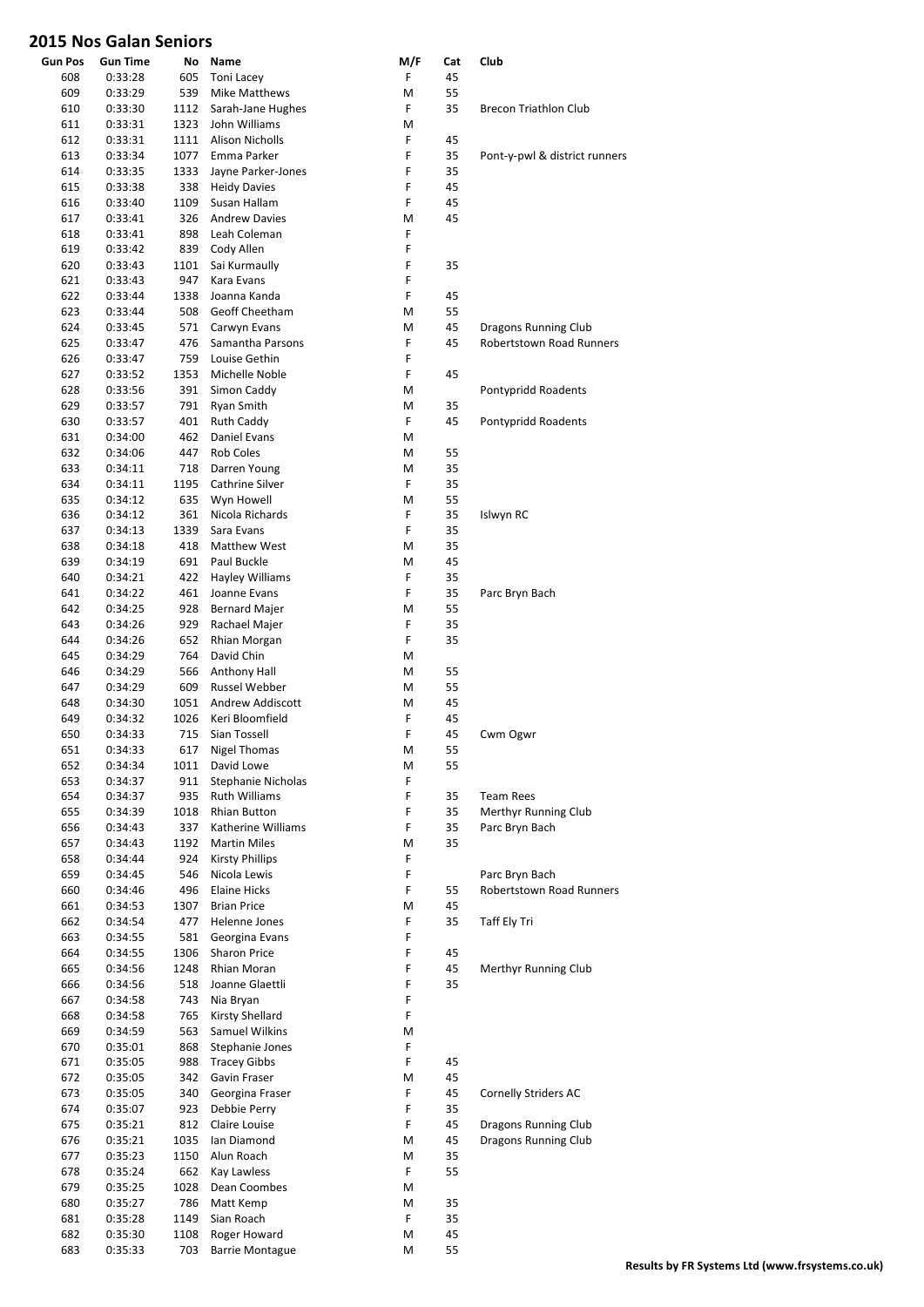| <b>Gun Pos</b> | Gun Time           | No         | Name                        | M/F    | Cat      | Club                     |
|----------------|--------------------|------------|-----------------------------|--------|----------|--------------------------|
| 684            | 0:35:35            | 1325       | Paul Jones                  | М      | 45       |                          |
| 685            | 0:35:35            | 1326       | Kelsey Jones                | F      |          |                          |
| 686            | 0:35:41            | 489        | Faye Fallon                 | F      |          |                          |
| 687            | 0:35:45            | 664        | Samantha Turner             | F      | 35       | Robertstown Road Runners |
| 688            | 0:35:46            | 1125       | Nicola Gannon               | F      | 45       | <b>Outdoor Fitness</b>   |
| 689            | 0:35:47            | 666        | Katherine Hann-Jones        | F      | 35       |                          |
| 690            | 0:35:47            | 634        | Leanne Hale-lewis           | F      | 35       |                          |
| 691            | 0:35:50            | 878        | Stevie Ingram               | F      |          |                          |
| 692            | 0:35:51            | 357        | Trish Tazzini-Lloyd         | F      | 35       |                          |
| 693            | 0:35:51            | 356        | David Tazzini-Lloyd         | M      | 35       |                          |
| 694            | 0:35:52            | 827        | Jennifer Evans              | F      | 35       |                          |
| 695            | 0:35:54            | 692        | <b>Tracy Buckle</b>         | F      | 35       |                          |
| 696            | 0:35:56            | 997        | Elizabeth Jones             | F      | 45       |                          |
| 697            | 0:35:56            | 1041       | Hannah Munkley              | F      |          |                          |
| 698            | 0:36:04            | 602        | Allyson Sullivan            | F      | 45       | Merthyr Running Club     |
| 699            | 0:36:22            | 318        | Katie Healey                | F      |          | Nike+ Run Club Cardiff   |
| 700            | 0:36:23            | 931        | Christopher Beale           | M      |          |                          |
| 701            | 0:36:24            | 631        | Joanne Vincent              | F      | 45       |                          |
| 702            | 0:36:25            | 317        | <b>Melanie Phillips</b>     | F      | 35       | Parc Bryn Bach           |
| 703            | 0:36:27            | 11         | Lee Phillips                | M      | 35       | Parc Bryn Bach           |
| 704            | 0:36:32            | 790        | Sian Jones                  | F      | 35       | <b>Lliswerry Runners</b> |
| 705            | 0:36:34            | 717        | Julie Gibson                | F      | 45       | <b>Lliswerry Runners</b> |
| 706            | 0:36:34            | 789        | Martyn Jones                | M      | 45       | <b>Lliswerry Runners</b> |
| 707            | 0:36:35            | 952        | Carl Lineham                | M      | 35       |                          |
| 708            | 0:36:37            | 629        | Amy Lineham                 | F      |          |                          |
| 709            | 0:36:38            | 1120       | Emma Nicholas               | F      | 35       |                          |
| 710            | 0:36:41            | 1147       | Nicole Webber               | F      |          |                          |
| 711            | 0:36:42            | 1129       | Stephen Webber              | M      | 45       |                          |
| 712            | 0:36:46            | 1116       | Leigh Jacka                 | F      |          |                          |
| 713            | 0:36:50            | 1040       | Ellen Williams              | F      | 45       |                          |
| 714            | 0:36:53            | 599        | Mellissa Nash               | F      | 35       |                          |
| 715            | 0:36:54            | 559        | Alison Brown                | F      | 35       | Dragons Running Club     |
| 716            | 0:36:57            | 396        | Dawn Surrey                 | F      | 35       |                          |
| 717            | 0:36:58            | 1196       | Nicola Evans                | F      |          |                          |
| 718            | 0:36:59            | 1194       | <b>Rhiannon Evans</b>       | F      |          |                          |
| 719            | 0:37:03            | 962        | Sarah Kirton                | F      |          |                          |
| 720            | 0:37:04            | 961        | <b>Ellis Cunliffe</b>       | F      |          | <b>RCT Homes</b>         |
| 721            | 0:37:05            | 513        | Amanda De Benedictis        | F      | 35       |                          |
| 722            | 0:37:06            | 815        | Jinine Madley               | F      |          |                          |
| 723            | 0:37:11            | 1219       | <b>Ida Sanders</b>          | F      |          |                          |
| 724            | 0:37:11            | 996        | Leeann Barrett              | F      | 35       |                          |
| 725            | 0:37:12            | 1093       | David Thomas                | M      |          |                          |
| 726            | 0:37:15            | 1016       | <b>Catherine Hutchings</b>  | F      |          | <b>Lliswerry Runners</b> |
| 727            | 0:37:23            | 795        | Gareth Bailey               | M      |          |                          |
| 728            | 0:37:23            | 811        | Lorna Bailey<br>Kim Peacock | F      | 35       |                          |
| 729<br>730     | 0:37:23            | 310<br>678 | Rebecca Jones               | F<br>F | 55<br>35 |                          |
| 731            | 0:37:28<br>0:37:28 | 516        | Cara St Clair               | F      | 35       |                          |
|                |                    | 626        | Anouska Beaumont            | F      | 35       |                          |
| 732<br>733     | 0:37:35            | 466        | Natalie Gibbons             | F      |          | Taff Ely Tri             |
| 734            | 0:37:40<br>0:37:43 | 866        | Gary George                 | М      | 35       |                          |
| 735            | 0:37:45            | 888        | <b>Martin Fidler Jones</b>  | M      |          |                          |
| 736            | 0:37:46            | 887        | Ceri-Anne Fidler Jones      | F      |          |                          |
| 737            | 0:37:51            | 832        | Nadine Lloyd                | F      |          |                          |
| 738            | 0:37:51            | 820        | Jyothy Nair                 | F      | 35       |                          |
| 739            | 0:38:02            | 364        | Cheryl Bunney               | F      | 35       | Aberdare VAAC            |
| 740            | 0:38:02            | 762        | Julie Cook                  | F      | 45       |                          |
| 741            | 0:38:06            | 328        | Rhiann Williams             | F      | 35       |                          |
| 742            | 0:38:06            | 471        | <b>Carin Davies</b>         | F      | 45       |                          |
| 743            | 0:38:06            | 320        | Andrea Assirati             | F      | 45       |                          |
| 744            | 0:38:06            | 327        | Joanne Robinson             | F      | 35       | Islwyn RC                |
| 745            | 0:38:13            | 130        | Gwen Richards               | F      | J        | Pontypridd Roadents      |
| 746            | 0:38:14            | 667        | Sara Kelly                  | F      | 35       | Pontypridd Roadents      |
| 747            | 0:38:14            | 319        | Julia Herbert               | F      | 35       |                          |
| 748            | 0:38:15            | 380        | Rhian Nash                  | F      |          |                          |
| 749            | 0:38:21            | 1225       | Dawn Daniel                 | F      | 35       |                          |
| 750            | 0:38:21            | 1229       | Lisa Daniel                 | F      | 35       |                          |
| 751            | 0:38:22            | 1283       | Sioned Haf                  | F      |          |                          |
| 752            | 0:38:22            | 1282       | Antonio Rizzo               | M      | 35       |                          |
| 753            | 0:38:23            | 763        | <b>Steven Hoare</b>         | Μ      |          |                          |
| 754            | 0:38:24            | 491        | Mair Johnson                | F      |          |                          |
| 755            | 0:38:34            | 311        | Nicola Phillips             | F      | 35       |                          |
| 756            | 0:38:49            | 872        | Sian Locke                  | F      | 45       |                          |
| 757            | 0:38:49            | 871        | Judith Edmunds              | F      | 45       |                          |
| 758            | 0:38:50            | 1259       | Nadine Davies               | F      | 35       | Merthyr Running Club     |
| 759            | 0:38:54            | 776        | Hayley Burton               | F      | 55       |                          |

**Results by FR Systems Ltd (www.frsystems.co.uk)**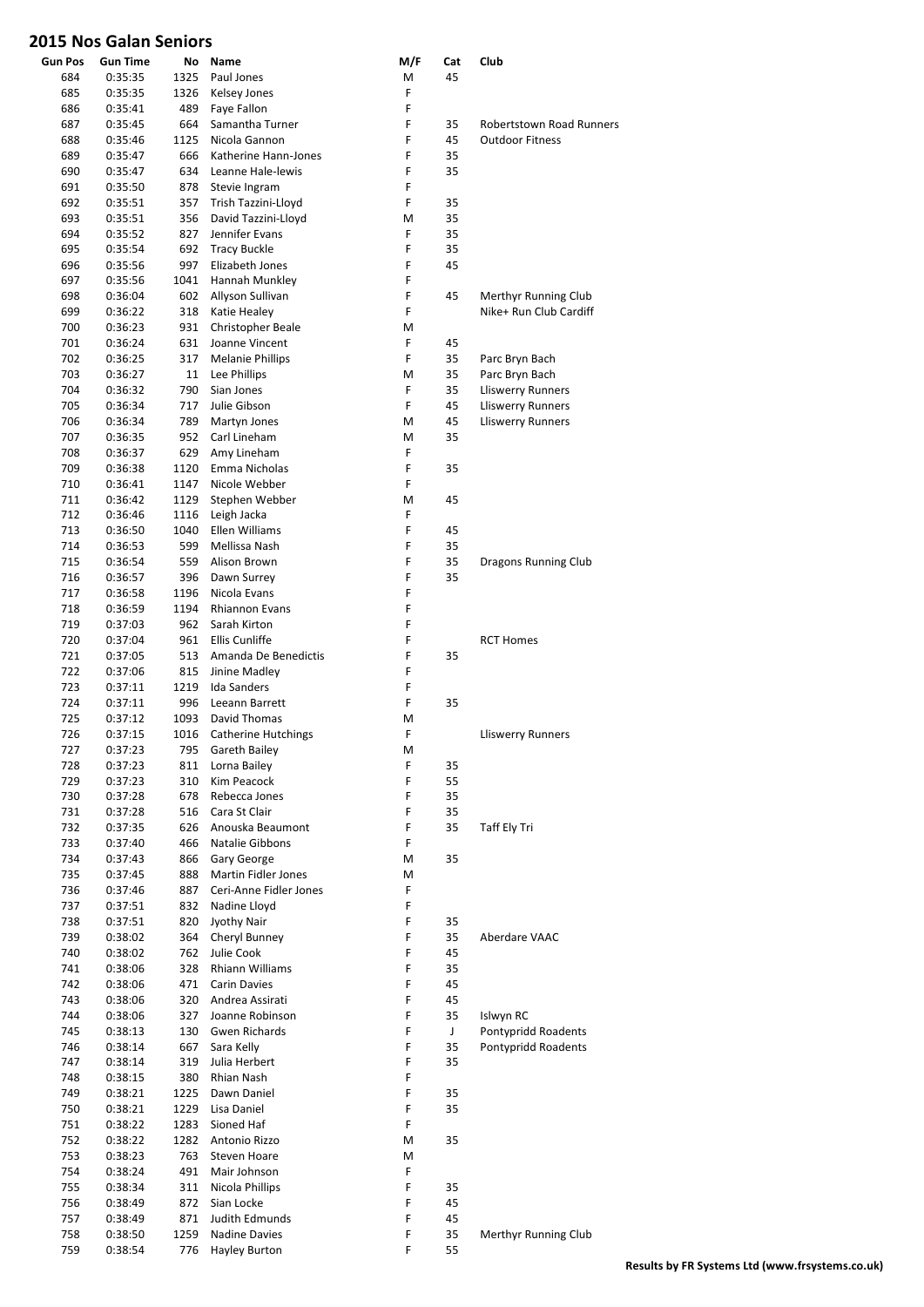| <b>Gun Pos</b> | <b>Gun Time</b>    | No           | Name                            | M/F    | Cat      | Club                  |
|----------------|--------------------|--------------|---------------------------------|--------|----------|-----------------------|
| 760            | 0:38:55            | 802          | Kevin Hamer                     | М      | 55       |                       |
| 761            | 0:38:55            | 774          | Lewis Burton                    | M      |          |                       |
| 762            | 0:39:01            | 751          | Sandra Price                    | F      | 45       |                       |
| 763            | 0:39:05            | 1364         | Julie Edwards                   | F      | 35       |                       |
| 764            | 0:39:06            | 805          | Christine McKnight              | F      | 35       |                       |
| 765            | 0:39:18            | 427          | Alan Griffiths                  | М      | 55       |                       |
| 766            | 0:39:19            | 909          | Owen Griffiths                  | M      | 35       |                       |
| 767            | 0:39:19            | 1075         | Craig Thomas                    | M      |          |                       |
| 768            | 0:39:20            | 1079         | Joy Griffiths                   | F      | 55       |                       |
| 769            | 0:39:21            | 744          | Martin Williams                 | M      | 35       |                       |
| 770            | 0:39:22            | 745          | Joanne Dorgan                   | F      | 45       |                       |
| 771            | 0:39:23            | 901          | Jeanette Robins                 | F      | 45       |                       |
| 772            | 0:39:24            | 679          | Lynsey Taylor                   | F      |          |                       |
| 773            | 0:39:24            | 726          | <b>Tracey Evans</b>             | F      | 45       |                       |
| 774            | 0:39:34            | 1067         | <b>Andrea Davies</b>            | F      | 35       | Merthyr Running Club  |
| 775            | 0:39:35            | 433          | Nia Thomas                      | F      | 35       | Merthyr Running Club  |
| 776            | 0:39:36            | 523          | David John Brittain             | М      |          |                       |
| 777            | 0:39:39            | 517          | Kerry Wakefield                 | F      | 35       |                       |
| 778            | 0:39:40            | 926          | Linda Edwards                   | F      | 45       |                       |
| 779            | 0:39:46            | 740          | <b>Enfys Hussey</b>             | F      |          | Dragons Running Club  |
| 780            | 0:39:47            | 742          | Cathryn Jones                   | F      | 35       | Dragons Running Club  |
| 781            | 0:39:49            | 1136         | Suzanne Kesteven                | F      | 45       |                       |
| 782            | 0:39:49            | 1135         | Ralph Kesteven                  | M      | 35       |                       |
| 783            | 0:39:52            | 1021         | Chris Hill                      | M      | 35       | Dragons Running Club  |
| 784            | 0:39:53            | 388          | Maria Gill                      | F      | 35       |                       |
| 785            | 0:39:54            | 586          | <b>Bennet McVeigh</b>           | М      | 45       |                       |
| 786            | 0:39:55            | 323          | David Kirk                      | M      | 35       |                       |
| 787            | 0:39:56            | 487          | Lynne Jones                     | F      | 55       | Merthyr Running Club  |
| 788            | 0:39:57            | 766          | Donna Jones                     | F      | 45       |                       |
| 789            | 0:39:57            | 767          | <b>Philip Jones</b>             | M      | 45       |                       |
| 790            | 0:40:07            | 1019         | Trudi Edwards                   | F      | 35       | Dragons Running Club  |
| 791            | 0:40:07            | 683          | <b>Melanie Thomas</b>           | F      | 35       |                       |
| 792            | 0:40:07            | 861          | Lisa Falat                      | F      | 35       | Dragons Running Club  |
| 793            | 0:40:12            | 882          | Jennifer Sibley                 | F      |          |                       |
| 794            | 0:40:13            | 880          | Rob Sibley                      | M<br>F | 55       | Medway & Maidstone AC |
| 795<br>796     | 0:40:18            | 1002<br>1284 | Louise Davies                   | F      | 35<br>35 |                       |
| 797            | 0:40:19            | 1236         | Rachel Davies<br>Helen Williams | F      | 35       |                       |
| 798            | 0:40:27<br>0:40:32 | 1294         | Kathryn Taylor                  | F      | 35       | Les Croupiers         |
| 799            | 0:40:38            | 704          | Claire Mardon                   | F      | 35       |                       |
| 800            | 0:40:47            | 830          | Caroline Garnett                | F      | 35       |                       |
| 801            | 0:40:48            | 1288         | Lisa Pritchard                  | F      | 35       |                       |
| 802            | 0:40:49            | 842          | John Williams                   | M      | 55       |                       |
| 803            | 0:40:50            | 1271         | Rowan Forsyth                   | М      | J        |                       |
| 804            | 0:40:51            | 1287         | Simon Pritchard                 | M      | 35       | Pontypridd Roadents   |
| 805            | 0:40:54            | 637          | Jeff Enoch                      | M      | 45       |                       |
| 806            | 0:40:56            | 475          | Rhian Traylor                   | F      |          |                       |
| 807            | 0:40:57            | 735          | Emma Hillman                    | F      | 35       |                       |
| 808            | 0:41:07            | 1064         | Wendy Edwards                   | F      | 45       | Run4All               |
| 809            | 0:41:10            | 330          | Stephanie Edwards               | F      |          |                       |
| 810            | 0:41:11            | 993          | Rosemarie Jones                 | F      | 55       |                       |
| 811            | 0:41:17            | 562          | Nicola Howell                   | F      | 45       |                       |
| 812            | 0:41:22            | 808          | Helena Lloyd Jones              | F      | 55       | Pegasus               |
| 813            | 0:41:24            | 867          | <b>Wayne Phillips</b>           | M      | 55       |                       |
| 814            | 0:41:37            | 847          | Joanne Jones                    | F      | 35       |                       |
| 815            | 0:41:54            | 587          | Catherine McVeigh               | F      | 45       |                       |
| 816            | 0:41:57            | 1017         | Lynette Howell                  | F      | 45       | Celtic Tri            |
| 817            | 0:42:27            | 869          | Louise Mack                     | F      | 35       | Merthyr Running Club  |
| 818            | 0:42:30            | 1042         | Louise Hughes                   | F      | 55       |                       |
| 819            | 0:42:31            | 1043         | Chris George                    | M      | 45       |                       |
| 820            | 0:42:59            | 321          | Pamela Kirk                     | F      | 35       |                       |
| 821            | 0:43:09            | 493          | <b>Ben Romais</b>               | М      |          |                       |
| 822            | 0:43:26            | 1367         | <b>Elizabeth Phillips</b>       | F      | 35       |                       |
| 823            | 0:43:27            | 707          | <b>Bethan Davies</b>            | F      |          |                       |
| 824            | 0:43:27            | 483          | Sian Edwards                    | F      |          |                       |
| 825            | 0:43:27            | 705          | Karene Savage                   | F      |          |                       |
| 826            | 0:43:27            | 480          | Rebecca Walker                  | F      | 35       |                       |
| 827            | 0:44:03            | 680          | Rebecca Spiller                 | F      |          |                       |
| 828            | 0:44:07            | 640          | David Howell                    | M      |          |                       |
| 829            | 0:44:08            | 639          | Kate Mercer                     | F      |          |                       |
| 830            | 0:44:19            | 723          | Ceri Morgan                     | F      | 45       |                       |
| 831            | 0:44:44            | 638          | Helen Jones                     | F      | 45       |                       |
| 832            | 0:44:44            | 625          | Sarah Handley                   | F      | 35       |                       |
| 833            | 0:45:10            | 379          | Helenne Johnson                 | F      | 35       |                       |
| 834            | 0:45:35            | 1144         | Kathryn Donovan                 | F      | 35       |                       |
| 835            | 0:47:26            | 696          | David Thomas                    | M      |          | Barry & The Vale SMR  |